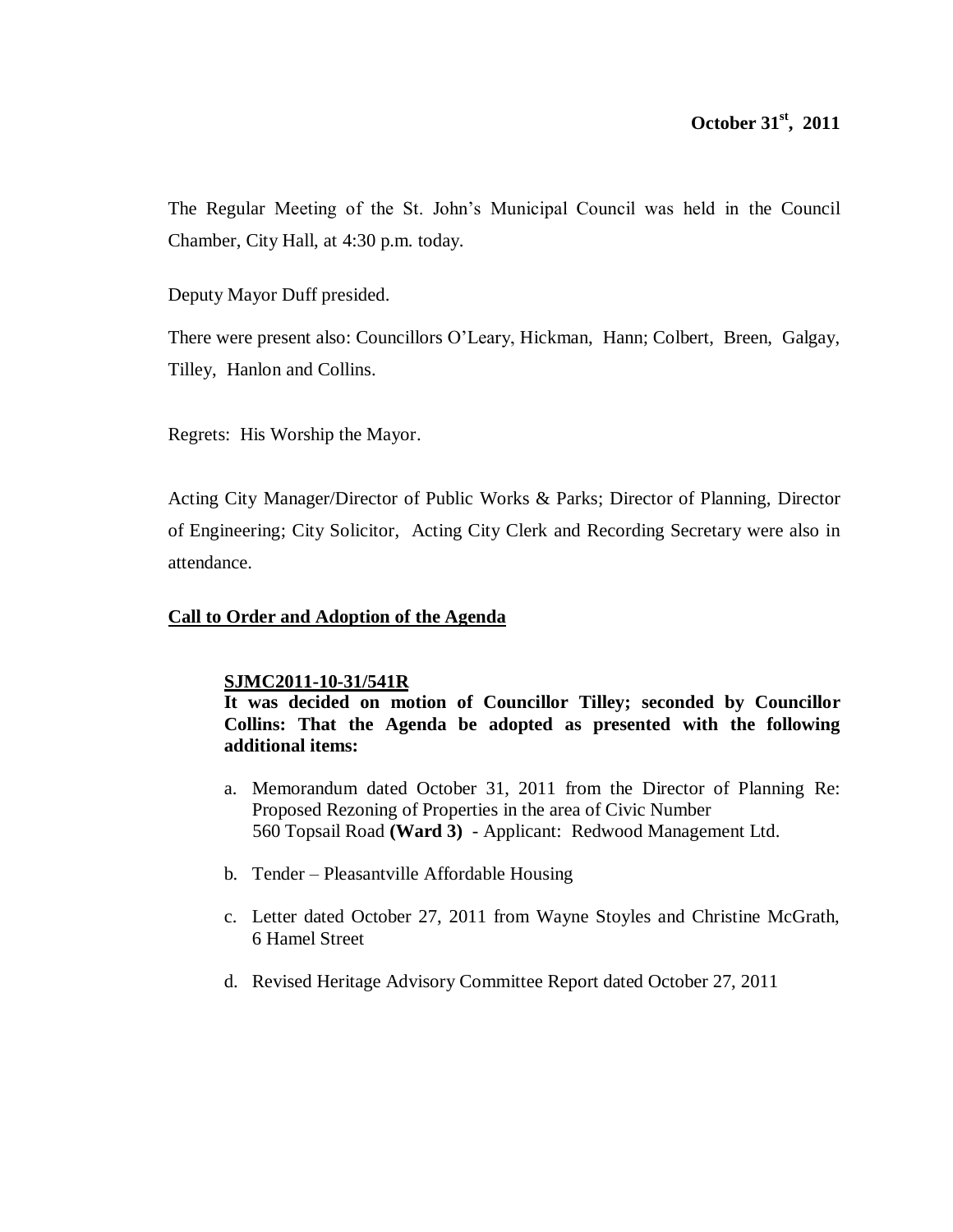## **Adoption of Minutes**

## **SJMC2011-10-31/542R**

**It was decided on motion of Councillor Breen; seconded by Councillor Hanlon: That the minutes of the October 17 th , 2011 meeting be adopted as presented.**

## **Notices Published**

1. A Variance of Non-Conformity Application has been submitted by Sean Vinnicombe requesting permission to demolish the residential dwelling at **Civic No. 399 Blackhead Road** and construct a new dwelling. The proposed dwelling will comprise a floor area of 550 square metres, which is a 40% increase in floor area from the size of the home which will be removed. **(Ward 5)**

### **SJMC2011-10-31/543R**

**It was moved by Councillor Collins; seconded by Councillor Tilley: That the application be approved.**

**The motion being put was unanimously carried.** 

### **Public Hearings**

**Public Hearing Report dated October 19, 2011 Re Application to Rezone Property for a Proposed Residential Subdivision, Stavanger Drive (Ward 1) Applicant: Pinnacle Engineering on behalf of Cabot Development Corporation\_\_\_\_\_\_\_**

### **(Memorandum dated October 26, 2011 from the Director of Planning)**

Councillor Hickman presented a public meeting report dated October 19, 2011. The purpose of the public meeting was to provide an opportunity for public review and comment on the application submitted by Pinnacle Engineering on behalf of Cabot Development Corporation to rezone vacant land on the south side of Stavanger Drive, east of Aberdeen Avenue, from the Commercial Regional (CR) Zone to the Residential Low density (R1) Zone. The purpose of the proposed rezoning is to enable the development of a residential subdivision for approximately sixty-five residential building lots for single detached houses with minimum 15 metres lot frontages.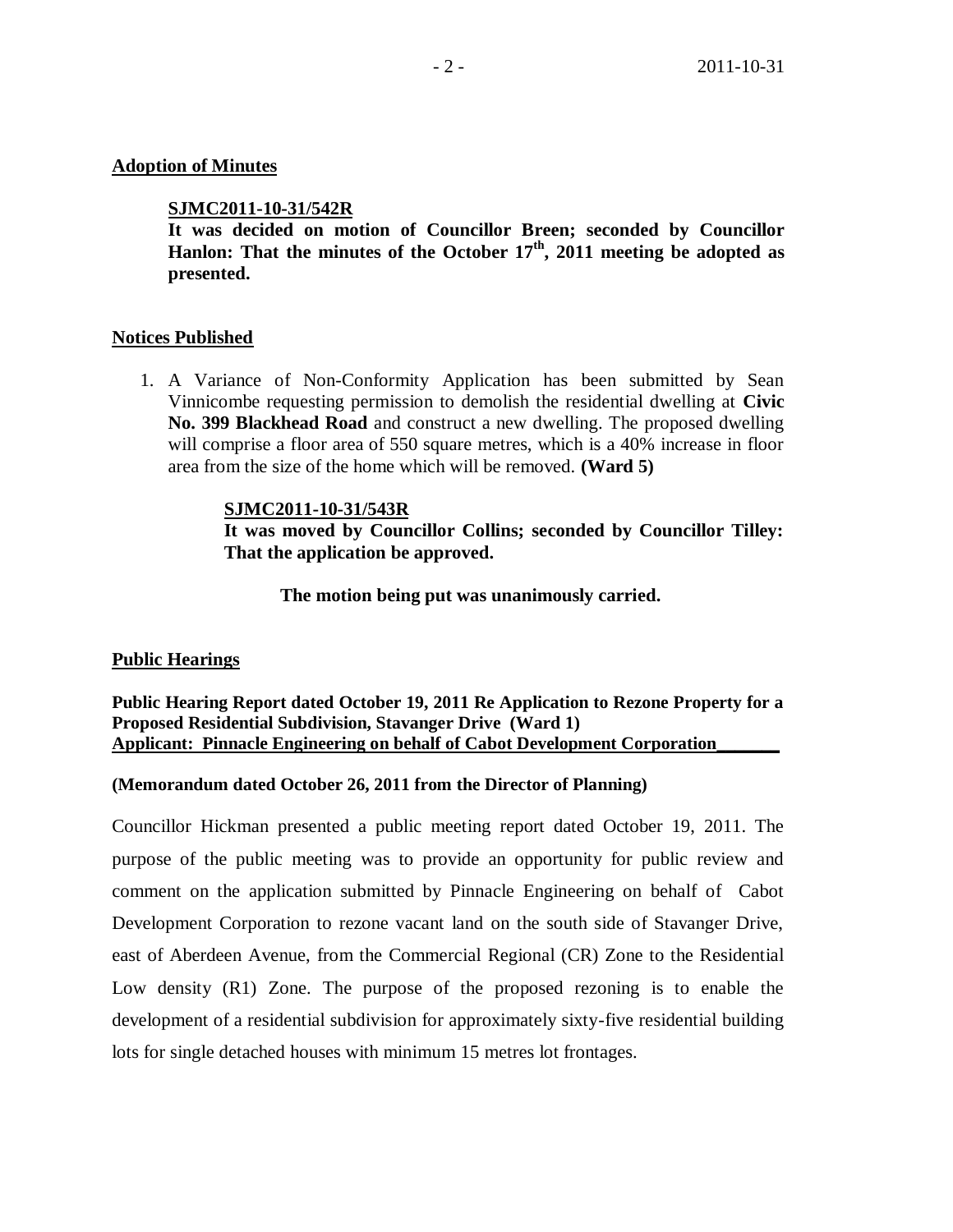In this regard, Council considered a memorandum dated October 26, 2011 from the Director of Planning.

Copies of written public representations received by the City Clerk's Department were also presented. One of the submissions regarding the rezoning application is a letter from Mayor Kennedy of the Town of Logy Bay Middle Cove Outer Cove, noting that the town "objects to this proposal and further requests a moratorium on all future development in the area of Stavanger Drive until the problems with the downstream flooding are mitigated with solutions satisfactory to both parties".

Councillor Hickman advised that only a few residents attended the public meeting and no significant issues were raised noting that many residents are in favour of a residential zone vs a commercial zone.

In response to concerns raised by the town of Logy Bay Middle Cove Outer Cove, Councillor Hickman also advised that the existing Outer Cove Bridge at Logy Bay Road in the town will be addressed through a cost sharing commitment between the Province and the City of St. John's for the bridge replacement. The Director of Engineering advised that in discussions with the Province it was indicated that funding for the bridge will be considered during 2012 provincial budget discussions. He also noted that the installation of the flow monitoring equipment will commence in the fall.

## **SJMC2011-10-31/544R**

**It was moved by Councillor Hickman; seconded by Councillor Breen: That staff be directed to proceed with the rezoning process to rezone the property on the south side of Stavanger Drive east of Aberdeen Avenue from the Commercial Regional (CR) Zone to the Residential Low Density (R1) Zone to permit a residential development of single-detached houses with 15 metre frontage; and further, that the following Resolutions for St. John's Municipal Plan Amendment Number 100, 2011 and St. John's Development Regulations Amendment Number 526, 2011, be adopted-in-principle, which will then be sent to the Department of Municipal Affairs with a request for the issuance of a Provincial release against any applicable provincial interests and policies:**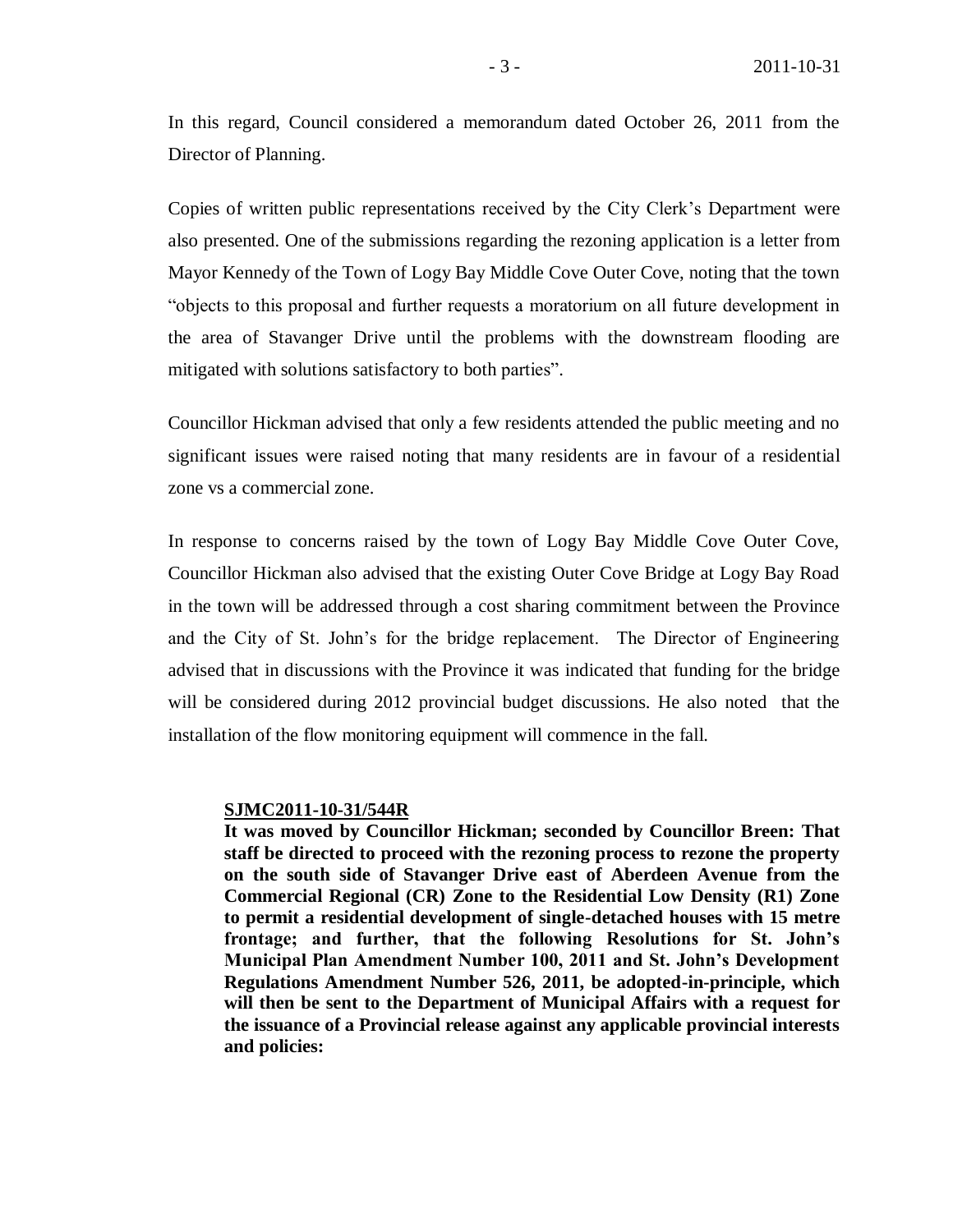# **RESOLUTION ST. JOHN'S MUNICIPAL PLAN AMENDMENT NUMBER 100, 2011**

**WHEREAS** the City of St. John's wishes to allow a residential subdivision with an associated buffer on property located on the south side of Stavanger Drive, east of Aberdeen Avenue.

**BE IT THEREFORE RESOLVED** that the City of St. John's hereby adopts the following map amendments to the St. John's Municipal Plan in accordance with the provisions of the Urban and Rural Planning Act.

**Redesignate land on the south side of Stavanger Drive, east of Aberdeen Avenue, from the Commercial General Land Use District to the Residential Low Density Land Use District and the Open Space Land Use District as shown on Map III-IA attached.**

**BE IT FURTHER RESOLVED** that the City of St. John's requests the Minister of Municipal Affairs to register the proposed amendment in accordance with the requirements of the Urban and Rural Planning Act, 2000.

**IN WITNESS THEREOF** the Seal of the City of St. John's has been hereunto affixed and this Resolution has been signed by the Mayor and the City Clerk on behalf of Council this  $31<sup>st</sup>$  day of October, 2011.

**Mayor**

**City Clerk**

**Provincial Registration**

**\_\_\_\_\_\_\_\_\_\_\_\_\_\_\_\_\_\_\_\_\_\_\_\_\_\_\_\_\_\_**

**\_\_\_\_\_\_\_\_\_\_\_\_\_\_\_\_\_\_\_\_\_\_\_\_\_\_\_\_\_\_** 

I hereby certify that this Amendment has been prepared in accordance with the Urban and Rural Planning Act, 2000.  $\mathcal{L}_\text{max}$  , and the set of the set of the set of the set of the set of the set of the set of the set of the set of the set of the set of the set of the set of the set of the set of the set of the set of the set of the **MCIP**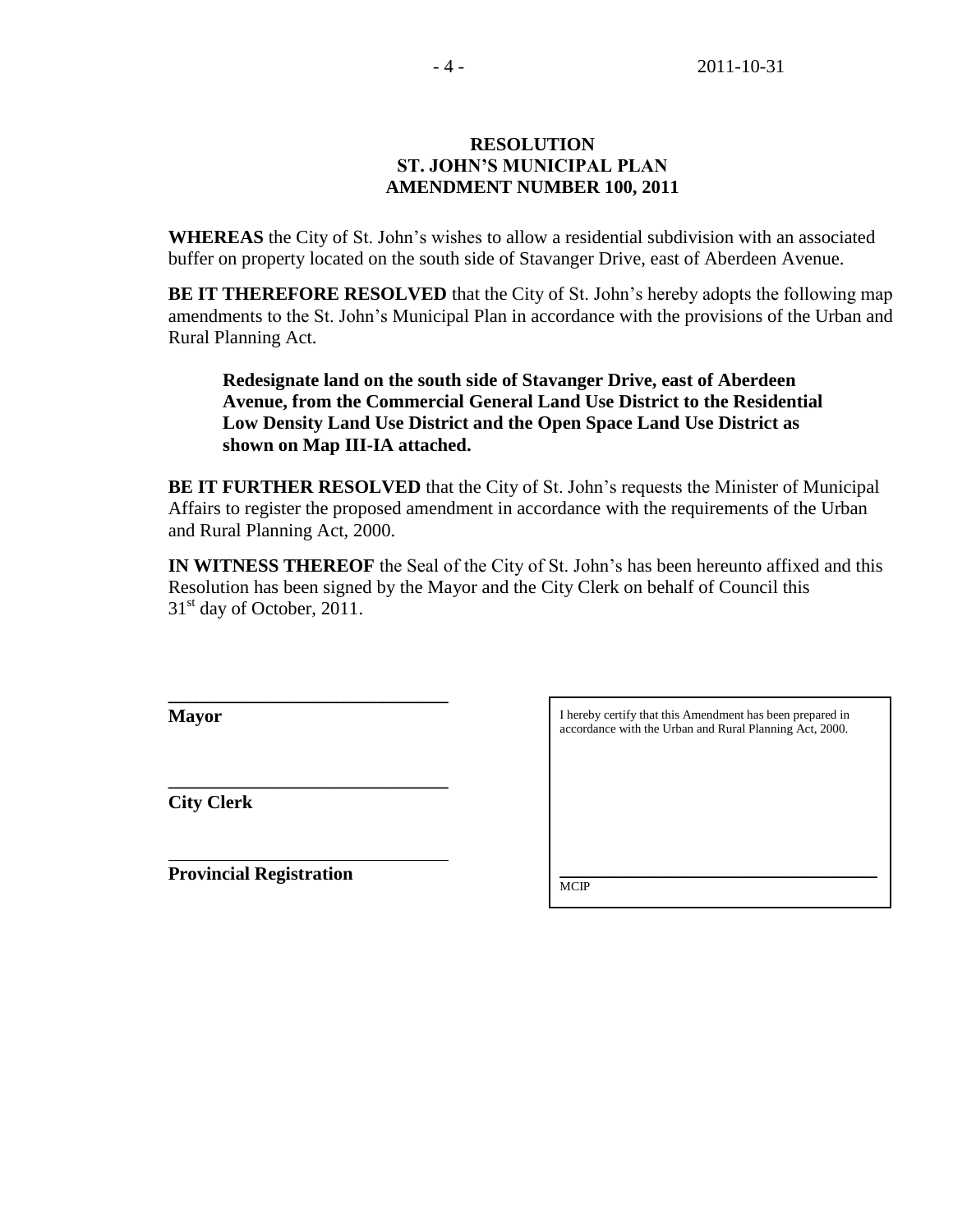| <b>ROWSELL PL</b><br>RLD<br><b>RHD</b><br>O<br>CG<br>CG                                                                                                                                                                                                                                                                                                                                                       | <b>SHORTALL STREET</b><br>₫GRLD<br><b>COULTAS</b><br><b>RMD</b><br><b>ALD</b><br>Fox course from<br><b>RMD</b><br><b>RLD</b><br><b>CO</b><br><b>RMD</b><br><b>STAVANGER DRIVE</b><br>$\circ$         |
|---------------------------------------------------------------------------------------------------------------------------------------------------------------------------------------------------------------------------------------------------------------------------------------------------------------------------------------------------------------------------------------------------------------|------------------------------------------------------------------------------------------------------------------------------------------------------------------------------------------------------|
| RLĐ                                                                                                                                                                                                                                                                                                                                                                                                           | $\circ$<br><b>RLD</b><br><b>RLD</b><br>SOT. CRAIG GILLAM AVE<br>OAKLEY PLACE<br><b>RLD</b><br>RTD                                                                                                    |
| <b>CITY OF ST. JOHN'S</b><br><b>MUNICIPAL PLAN</b><br><b>Amendment No. 100, 2011</b><br>[Map III-1A]<br>AREA PROPOSED TO BE REDESIGNATED FROM<br>COMMERCIAL GENERAL (CG) LAND USE DISTRICT TO<br>RESIDENTIAL LOW DENSITY (RLD) LAND USE DISTRICT<br>AREA PROPOSED TO BE REDESIGNATED FROM<br>COMMERCIAL GENERAL (CG) LAND USE DISTRICT<br>TO OPEN SPACE (O) LAND USE DISTRICT<br>STAVANGER DRIVE - SOUTH SIDE | 2011 10 19 SCALE: 1:3000<br>CITY OF ST. JOHN'S<br><b>DEPARTMENT OF PLANNING</b><br>I hereby certify that this amendment<br>has been prepared in accordance with the<br>Urban and Rural Planning Act. |
|                                                                                                                                                                                                                                                                                                                                                                                                               | M.C.I.P. signature and seal                                                                                                                                                                          |
| <b>Mayor</b>                                                                                                                                                                                                                                                                                                                                                                                                  |                                                                                                                                                                                                      |
| <b>City Clerk</b>                                                                                                                                                                                                                                                                                                                                                                                             |                                                                                                                                                                                                      |
| <b>Council Adoption</b>                                                                                                                                                                                                                                                                                                                                                                                       | <b>Provincial Registration</b>                                                                                                                                                                       |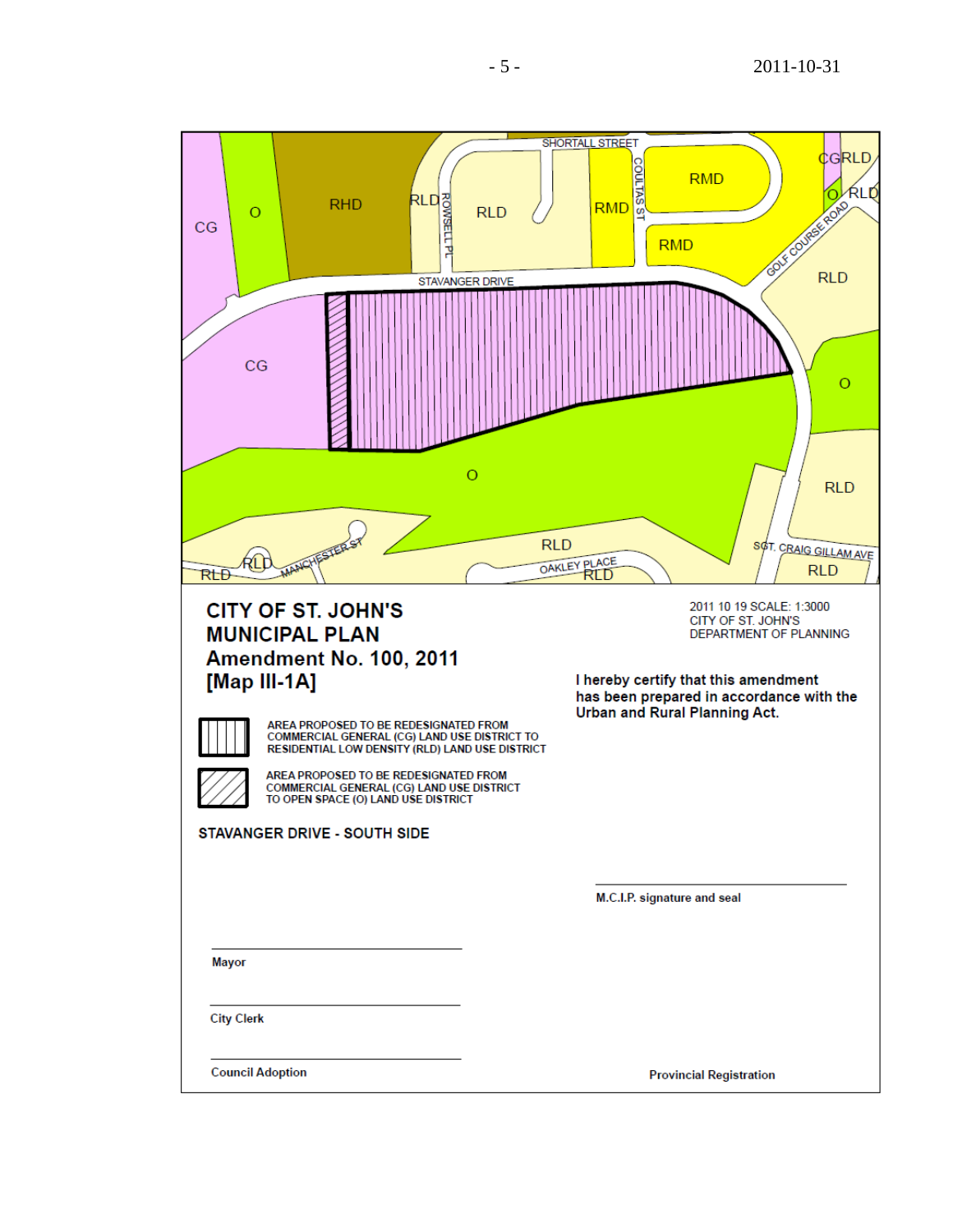## **RESOLUTION ST. JOHN'S DEVELOPMENT REGULATIONS AMENDMENT NUMBER 526, 2011**

**WHEREAS** the City of St. John's wishes to allow a residential subdivision with an associated buffer on property located on the south side of Stavanger Drive, east of Aberdeen Avenue.

**BE IT THEREFORE RESOLVED** that the City of St. John's hereby adopts the following map amendments to the St. John's Development Regulations in accordance with the provisions of the Urban and Rural Planning Act.

## **Rezone land on the south side of Stavanger Drive, east of Aberdeen Avenue, from the Commercial Regional (CR) Zone to the Residential Low Density (R1) Zone and the Open Space (O) Zone as shown on Map Z-1A attached.**

**BE IT FURTHER RESOLVED** that the City of St. John's requests the Minister of Municipal Affairs to register the proposed amendment in accordance with the requirements of the Urban and Rural Planning Act, 2000.

**IN WITNESS THEREOF** the Seal of the City of St. John's has been hereunto affixed and this Resolution has been signed by the Mayor and the City Clerk on behalf of Council this  $31<sup>st</sup>$  day of October, 2011.

**Mayor**

**City Clerk**

**Provincial Registration**

**\_\_\_\_\_\_\_\_\_\_\_\_\_\_\_\_\_\_\_\_\_\_\_\_\_\_\_\_\_\_**

**\_\_\_\_\_\_\_\_\_\_\_\_\_\_\_\_\_\_\_\_\_\_\_\_\_\_\_\_\_\_** 

I hereby certify that this Amendment has been prepared in accordance with the Urban and Rural Planning Act, 2000.

\_\_\_\_\_\_\_\_\_\_\_\_\_\_\_\_\_\_\_\_\_\_\_\_\_\_\_\_\_\_\_\_\_\_\_\_\_\_\_\_\_\_\_\_\_\_\_\_\_\_\_ **MCIP**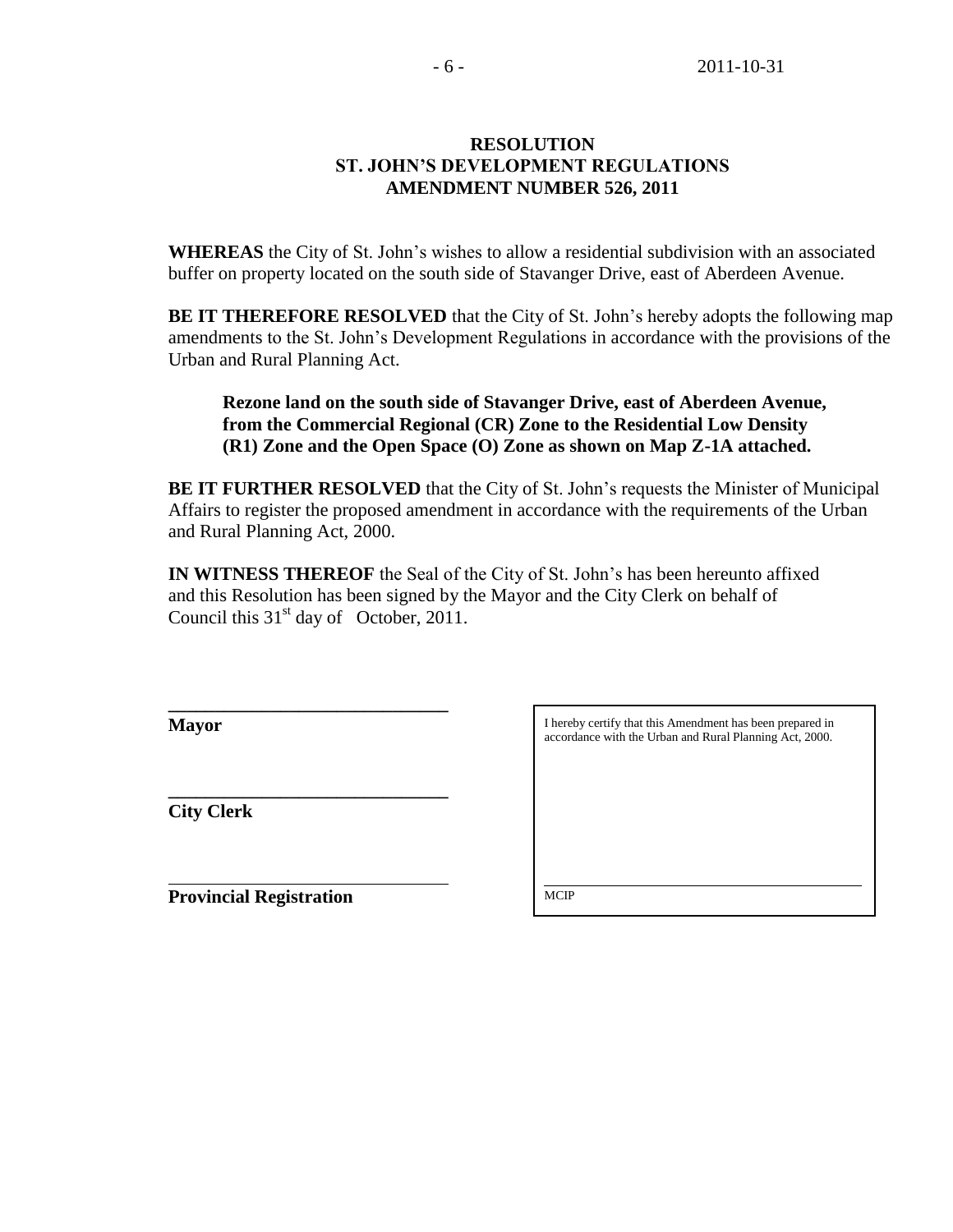

**Council Adoption** 

**Provincial Registration**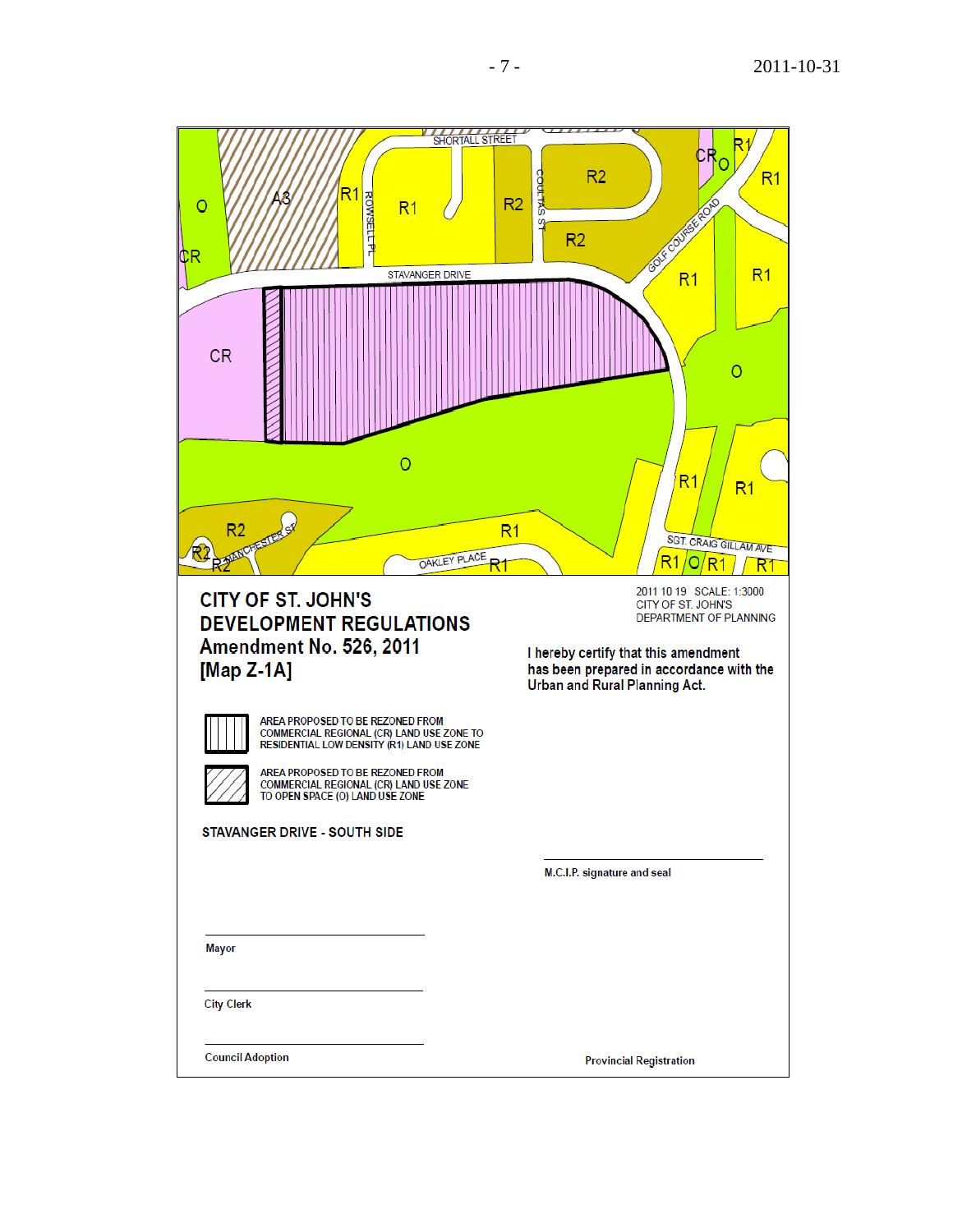Discussion ensued during which, members of Council indicated their support of the proposed rezoning to enable the development of a residential subdivision for approximately sixty five (65) residential building lots for single detached houses with minimum 15 metre lot frontages.

# **The motion being put was unanimously carried.**

# **SJMC2011-10-31/545R**

**It was then moved by Councillor O'Leary; seconded by Councillor Hickman: That the City write the Provincial Government requesting that favourable consideration be given to funding the replacement of the existing Outer Cove Bridge at Logy Bay Road during 2012 budget discussions.**

**The motion being put was unanimously carried.** 

# **Development Committee Report dated October 25, 2011**

Council considered the following Development Committee Report dated October 25, 2011:

# **RECOMMENDATION OF APPROVAL**

1. **351 Water Street Proposed Temporary Signage East Port Properties Applicant: E.C. Boone Ltd. (Ward 2)**

The Development Committee recommends that Council approve this signage for the duration of the construction phase of this project.

# **RECOMMENDATIONS OF REJECTION**

**2. Discretionary Use Application Proposed Home Occupation – Ice Skate Sharpening Business Applicant: Charles Dyke 28 Banyan Place (Ward 5)**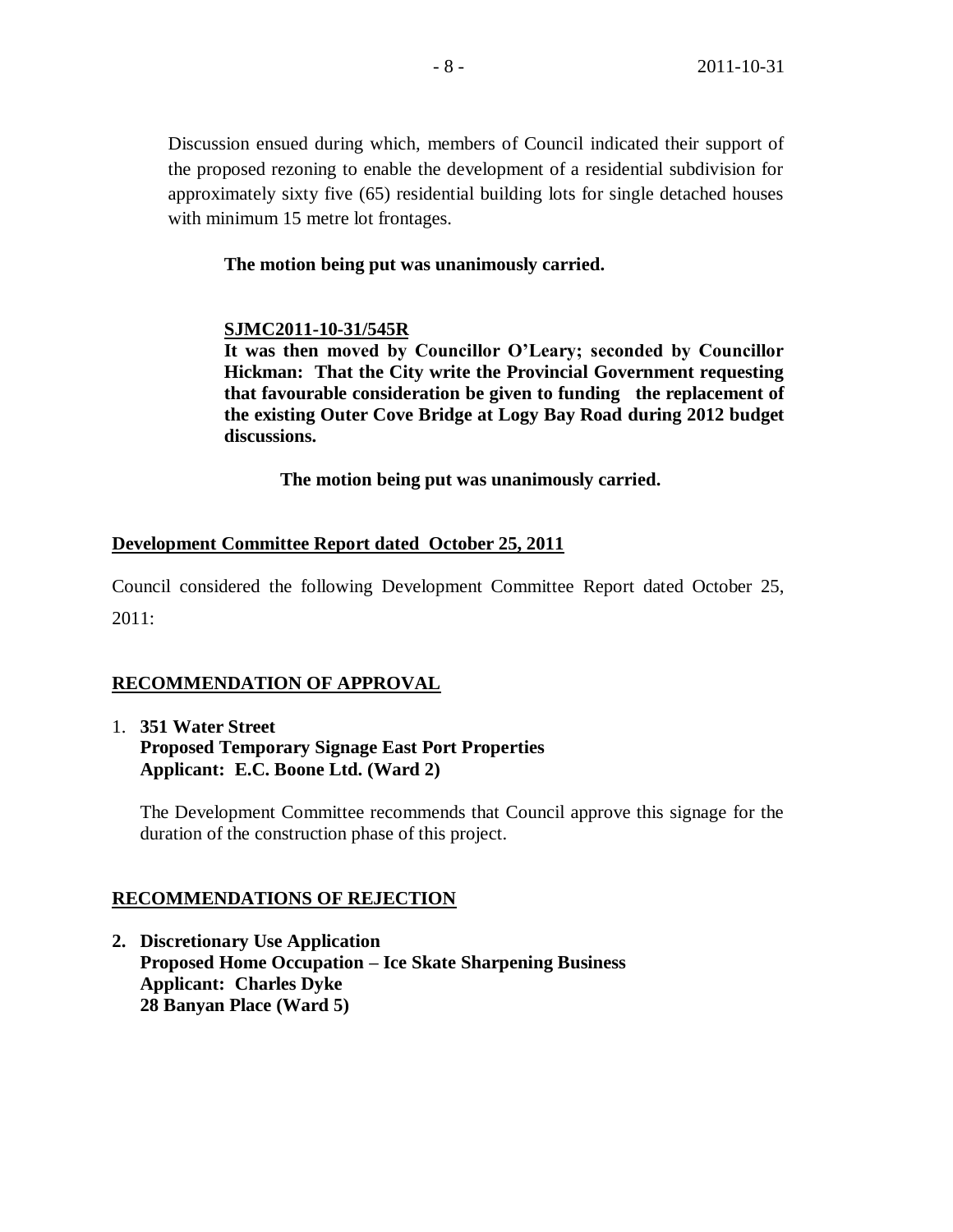## **RECOMMENDATION**

The Development Committee recommends that this application be rejected in accordance with Section 7.8 of the St. John's Development Regulations.

# **OTHER**

# **3. Proposed New Dressing Rooms and Training Room Building Applicant: Fieldian Athletic Association Portugal Cove Road (Ward 4)**

Where the proposed location of the new building is approximately 25 metres from the rear property boundaries of the residential properties on Winter Place, it is the recommendation of the Development Committee to notify these property owners of the application which will provide an opportunity for the residents to view the building elevations and its location. Further, should the ward councillor decide other properties in close proximity to the site should be notified, Council could extend the notification radius.

Robert Smart, City Manager Chair – Development Committee

## **SJMC2011-10-31/546R**

**It was moved by Councillor Hann; seconded by Councillor Galgay: That the Committee's recommendations be approved.**

## **The motion being put was unanimously carried.**

## **Heritage Advisory Committee Report dated October 27, 2011**

Council considered the following Heritage Advisory Committee Report dated October 27, 2011:

| In Attendance: | David Kelland, NL Association of Architects, Acting Chairperson |
|----------------|-----------------------------------------------------------------|
|                | Deputy Mayor Shannie Duff, Chairperson                          |
|                | Wayne Purchase, Downtown St. John's                             |
|                | Debbie O'Rielly, NL Historic Trust                              |
|                | Tony Lockyer, Canadian Homebuilders - NL Chapter                |
|                | Gerard Hayes, Citizen Representative                            |
|                | Melanie Del Rizzo, Business Owner Representative                |
|                | Peter Mercer, Heritage Officer                                  |
|                | Mark Hefferton, Planner                                         |
|                |                                                                 |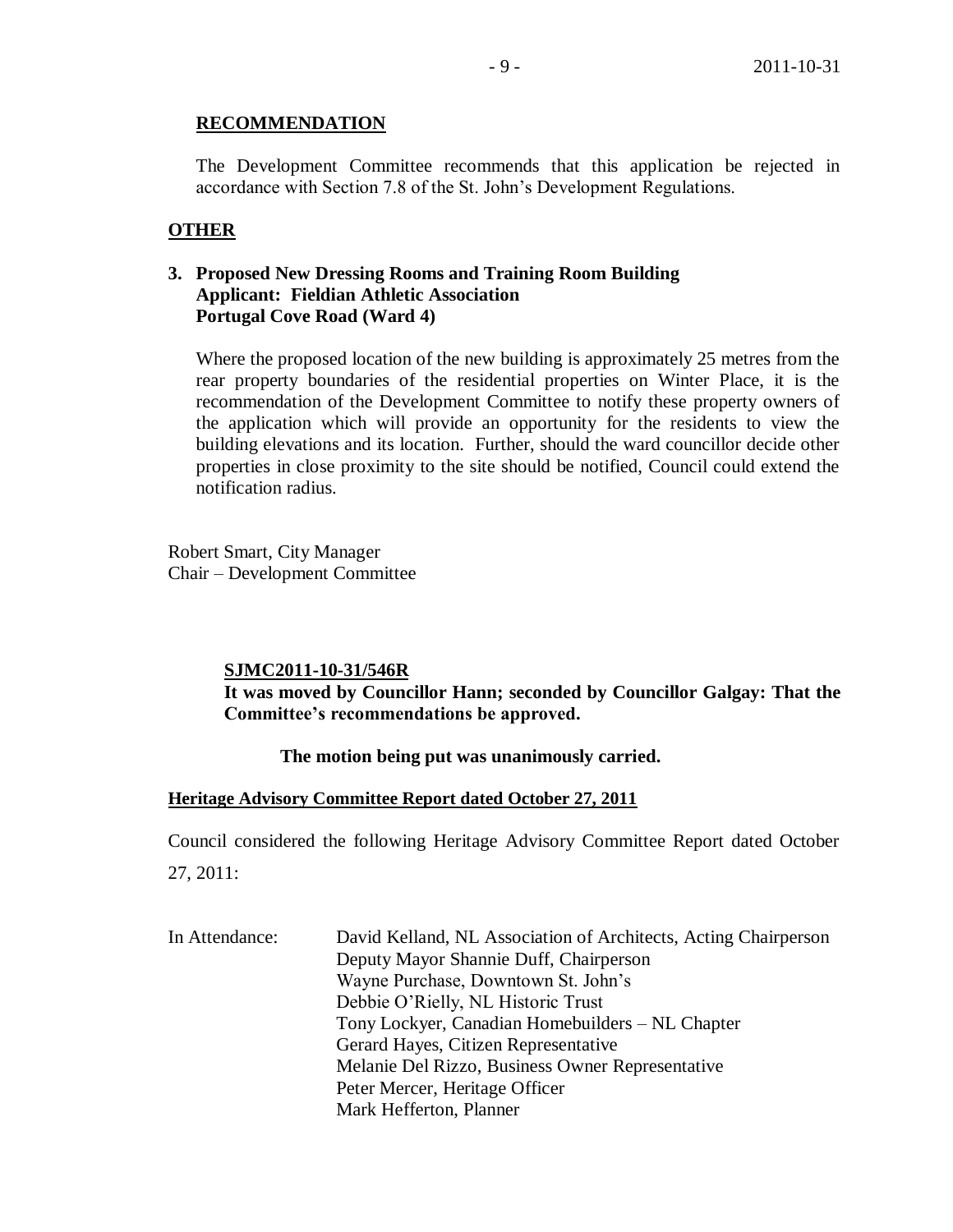Helen Miller, City Archivist Margaret Donovan, Tourism Industry Coordinator Allan Byrne, Student at Archives Karen Chafe, Recording Secretary

## **1. 3 Park Place (Heritage Designated Property) Construction of New Deck at Rear**

The Committee met with Mr. Bill Parsons, co-owner of 3 Park Place to discuss his application to replace the rear deck. He submitted background information, which is on file with the City Clerk's Dept. outlining photos of other similar style decks in the neighbourhood. Mr. Parsons intends to replace with pressure treated wood in a similar design to the previous deck but with a less obtrusive color that complements the building.

## **The Committee recommends approval of the deck design as presented.**

# **2. 55 Bonaventure Avenue – Holy Heart School – Proposed Digital Billboard**

The Committee considered an application for a digital billboard to replace the existing sign at Holy Heart, the dimension for which is 3.5 ft x 6.5 ft. According to the Heritage Sign By-Law, such a sign is discretionary upon the recommendation of the Heritage Advisory Committee.

**The Committee recommends rejection of the proposed digital billboard on the basis that a similar sign for The Rooms was previously rejected by the Committee as being inappropriate in the heritage area. Such would be particularly so in this case as the predominant character of the neighbourhood is residential.**

## **3. 134 Water St. – Proposed Kitchen Exhaust Duct Work at Exterior of Building**

The Committee considered an application to install kitchen exhaust duct work at the exterior of 134 Water St. on the Prescott St. façade. Another option that the applicant may consider is to have the ventilation system incorporated through the chimney so as not to affect the appearance of the building's exterior.

**The Committee was receptive to the internal option if it can be practically and safely implemented; however, should this not be the case, the Committee is willing to meet with the owner and contractor to further discuss and devise alternative options for exterior ventilation which would address the Committee's concerns about obtrusiveness, especially on a high profile street.**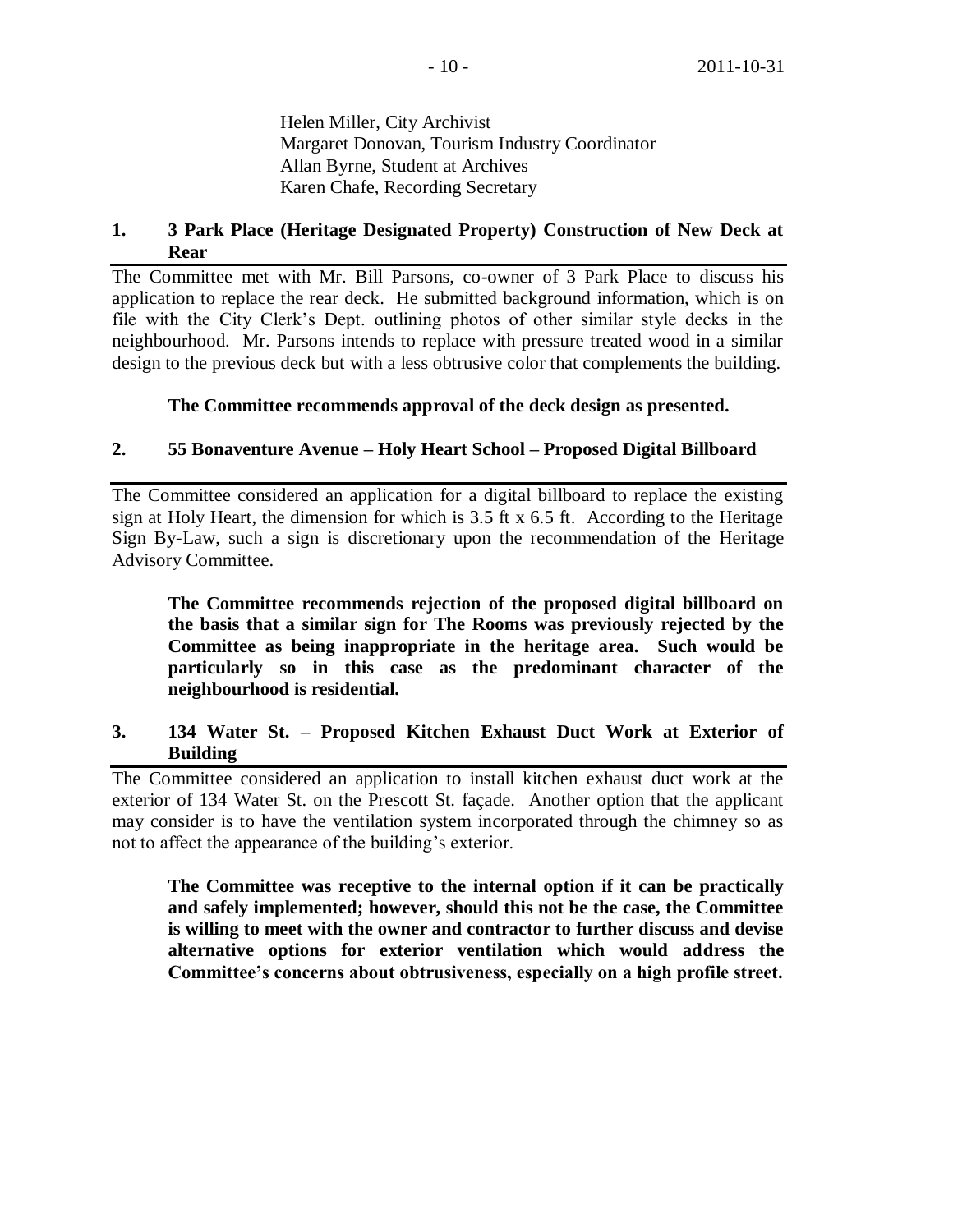## **4. Chapter 43 – Building Rehabilitation and Historic Buildings (Life Safety Code)**

The Committee considered background information provided by the Heritage Officer regarding the above noted issue and as a follow-up to the previous Committee meeting whereby exterior renovations to 336 Water St. for a proposed fourth story could not be considered because of building code restrictions. The Committee at that time recommended that a study be commissioned of fire-exiting equivalencies under the National Building Code of Canada to enable adaptive reuse of upper floors in many downtown properties.

**The Committee recommends that as the Municipal Plan encourages the adaptive reuse of heritage buildings, and more should be done to facilitate this over-riding objective, that a sub-committee be struck to review and compare the National Building Code with the Life Safety Code for Building Rehabilitation, particularly for historic buildings. The Committee further recommends that the sub-committee consist of the following members:**

- **Wayne Purchase, Downtown St. John's**
- **David Kelland, NL Association of Architects**
- **Peter Mercer, Heritage Officer**
- **Mark Hefferton, Planner**
- **Dave Blackmore and/or designate Sylvester Crocker, Dept. of Building & Property Management**

**Deputy Mayor Shannie Duff Chairperson**

### **SJMC2011-10-31/547R**

**It was moved by Councillor O'Leary; seconded by Councillor Hickman: That the Committee's recommendations be approved.**

## **The motion being put was unanimously carried.**

## **Development Permits List**

Council considered as information the following Development Permits List for the period of October 21, 2011 to October 27, 2011: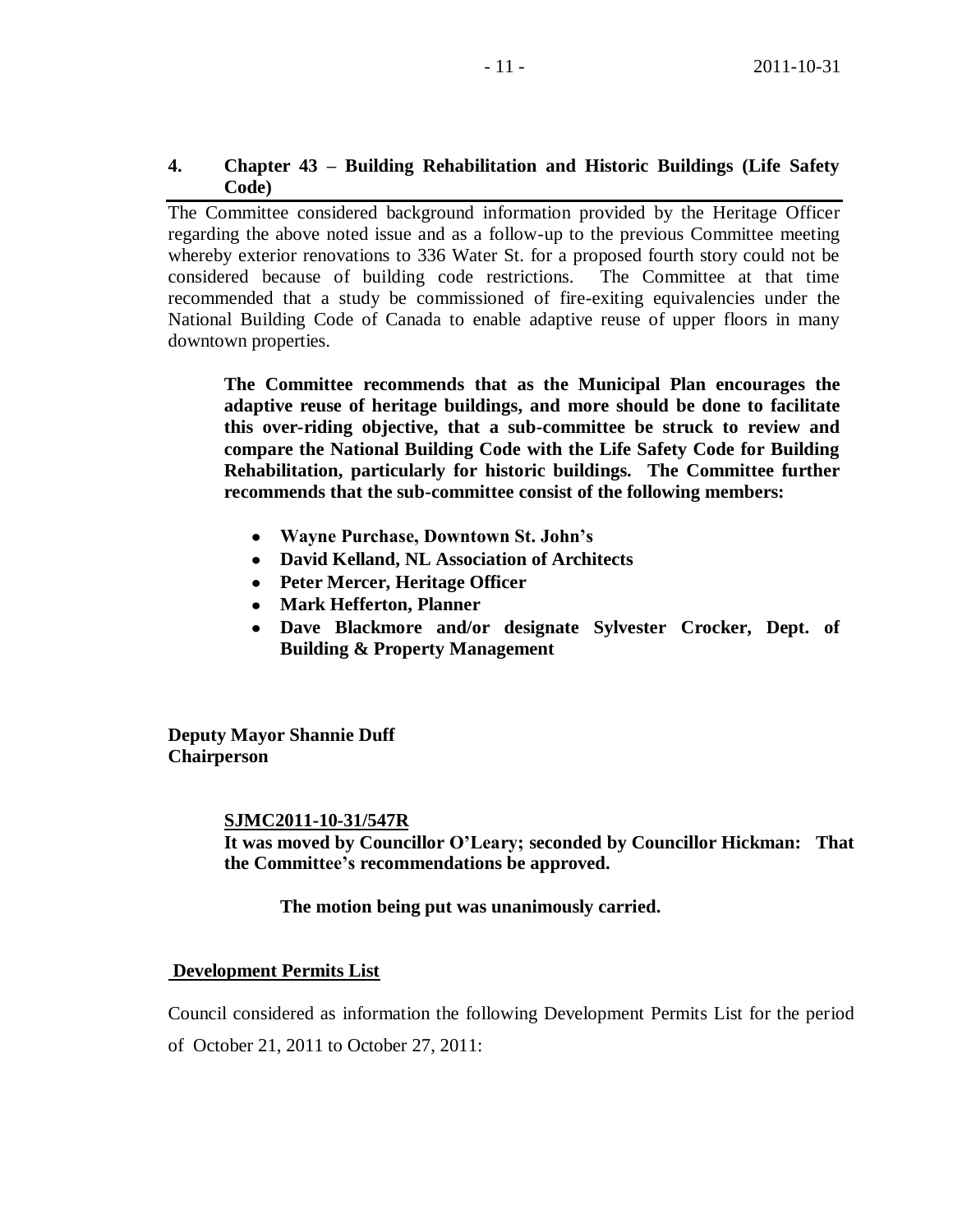| Code       | <b>Applicant</b>               | Application                                                         | Location               | Ward           | Development<br>Officer's Decision                                                                                                         | Date           |
|------------|--------------------------------|---------------------------------------------------------------------|------------------------|----------------|-------------------------------------------------------------------------------------------------------------------------------------------|----------------|
| <b>COM</b> | <b>Gary Williams</b>           | Parking Lot Expansion                                               | 12 Ropewalk Lane       | $\overline{3}$ | Approved                                                                                                                                  | $11 - 10 - 21$ |
| <b>RES</b> | <b>Chris Moore</b>             | Building Lot #3                                                     | 57 Gillies Road        | $\overline{4}$ | <b>Approved</b>                                                                                                                           | 11-10-21       |
| AG         | Jodie Gladney/<br>Anthony Ross | <b>Building</b><br>Lot<br>for<br>Dwelling                           | <b>Heavy Tree Road</b> | $\overline{5}$ | Rejected<br>by<br><b>LDAA</b><br>Contrary<br>to<br>development<br>in AG zone                                                              | 11-10-24       |
| <b>RES</b> | <b>Mary Dwyer</b>              | Two (2) lot subdivision                                             | Ryan's Place           | 5              | Rejected<br>-<br>Contrary<br>to<br><b>Section</b><br>8.1.2.<br>Property<br>does<br>have<br>not<br>frontage<br>on<br><b>Public Street.</b> | 11-10-25       |
| <b>COM</b> | Genivar                        | Drive-thru<br>Site<br>and<br>Improvement<br>McDonalds<br>Restaurant | 54 Kenmount Road       | 4              | Approved                                                                                                                                  | 11-10-24       |
|            |                                |                                                                     |                        |                |                                                                                                                                           |                |
|            |                                |                                                                     |                        |                |                                                                                                                                           |                |
|            |                                |                                                                     |                        |                |                                                                                                                                           |                |
|            |                                |                                                                     |                        |                |                                                                                                                                           |                |
|            |                                |                                                                     |                        |                |                                                                                                                                           |                |

#### **DEVELOPMENT PERMITS LIST DEPARTMENT OF PLANNING FOR THE PERIOD OF October 21, 2011 TO October 27, 2011**

| $\star$ | <b>Code Classification:</b><br>RES - Residential<br>COM - Commercial<br>AG<br>- Agriculture<br>0T<br>- Other                                                                                                              | <b>INST</b><br><b>IND</b> | - Institutional<br>- Industrial |
|---------|---------------------------------------------------------------------------------------------------------------------------------------------------------------------------------------------------------------------------|---------------------------|---------------------------------|
| $**$    | This list is issued for information purposes only. Applicants have been advised<br>in writing of the Development Officer's decision and of their right to appeal any<br>decision to the St. John's Local Board of Appeal. |                           |                                 |

 $\mathbf{r}$ 

**Gerard Doran Development Officer Department of Planning**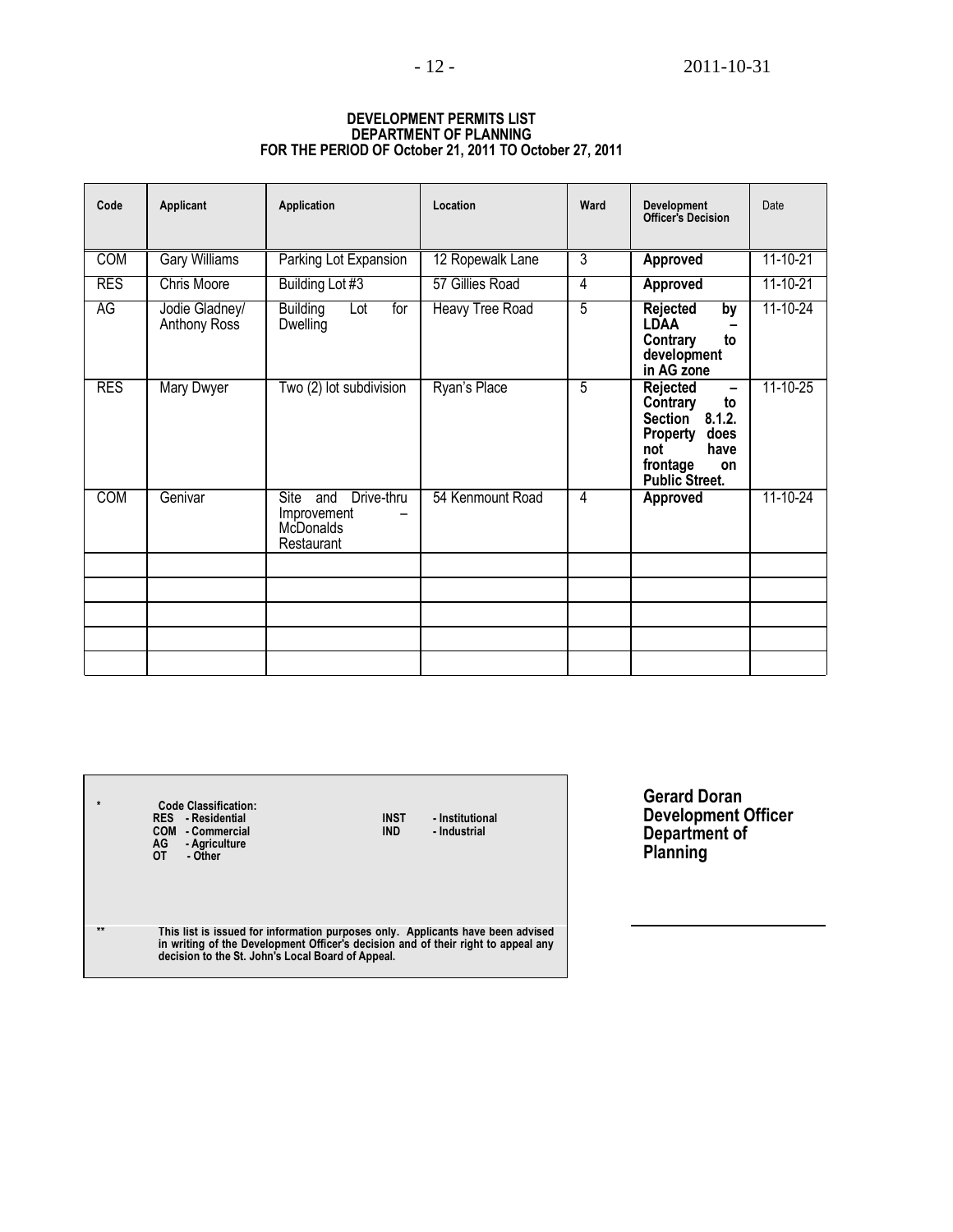### **Building Permits List**

### **SJMC2011-10-31/548R**

**It was decided on motion of Councillor Hann; seconded by Councillor Tilley: That the recommendation of the Director of Building and Property Management with respect to the following Building Permits List be approved:**

2011/10/26

Permits List

#### **CLASS: COMMERCIAL**

ISLAND FURNITURE ASSOCIATION 50 ABERDEEN AVE MS RETAIL STORE AVALON RECYCLING SERVICES LTD 61 JAMES LANE MS LIGHT INDUSTRIAL USE ATHOME FURNISHINGS 193 KENMOUNT RD MS RETAIL STORE PAYDAY LOANS 261 KENMOUNT RD MS OFFICE PRO-TECH CONSTRUCTION LIMITED 255 MAJOR'S PATH SN OFFICE ABC SIDING & WINDOWS INC.  $\qquad$  1 MARCONI PL  $\qquad$  MS RETAIL STORE HICKEY'S CONVENIENCE LIMITED 87 OLD PENNYWELL RD MS CONVENIENCE STORE PETER'S PIZZA 22 O'LEARY AVE SN RESTAURANT HICKMAN MOTORS LIMITED 20 PEET ST MS CAR SALES LOT HICKMAN MOTORS LIMITED 20 PEET ST MS CAR SALES LOT EASTERN PROPANE 29-31 PIPPY PL MS OFFICE THE BUSINESS DEPOT LTD. 34 STAVANGER DR MS RETAIL STORE THE BUSINESS DEPOT LTD. 34 STAVANGER DR MS RETAIL STORE SECOND CUP **3 STAVANGER DR, SECOND CUP** SN EATING ESTABLISHMENT LOBLAWS PROPERTIES LIMITED 55 STAVANGER DR MS RETAIL STORE HALLMARK CARDS 95A STAVANGER DR MS RETAIL STORE PIPERS DEPARTMENT STORES 681 TOPSAIL RD 680 MS RETAIL STORE PIPERS DEPARTMENT STORE 272-276 TORBAY RD MS RETAIL STORE NORTH ATLANTIC REFINING  $280$  TORBAY RD MS SERVICE STATION COLOR YOUR WORLD **464 TORBAY RD** MS RETAIL STORE NORTH ATLANTIC **120 COMBAY RD** 660 TORBAY RD MS SERVICE STATION SUN SPA 145 TORBAY RD MS SERVICE SHOP JOSADA HAIR STUDIO TORBAY ROAD-TORBAY RD MALL MS SERVICE SHOP FRENCHY'S CLOTHING STORE LTD. TORBAY ROAD-TORBAY RD MALL MS RETAIL STORE TROPICAL AND MARINE PETS INC. 611 TORBAY RD MS RETAIL STORE APM CONSTRUCTION MESSENGER DRIVE NC ACCESSORY BUILDING ATLANTIC SHOPPING CENTER LTD. AVALON MALL NO. 1 RN SHOPPING CENTRE BELL ALIANT **11 BALTIMORE ST** NC COMMUNICATIONS USE BELL ALIANT 129 MERRYMEETING RD NC COMMUNICATIONS USE BELL ALIANT 95 NEWTOWN RD NC COMMUNICATIONS USE BELL ALIANT 1 PENNYWELL RD 1 NC COMMUNICATIONS USE BELL ALIANT **17 WHITEWAY ST** NC COMMUNICATIONS USE J & B ENGINEERING INC. 26 O'LEARY AVE SW RETAIL STORE FORTIS PROPERTIES CORPORATION 15 PRESCOTT ST SW PARKING LOT FORTIS PROPERTIES CORPORATION 154 WATER ST SW OFFICE PAUL CHAFE 392 PADDY'S POND RD - LOT 27 NC TRANSPORTATION TERMINAL CARNELL MANAGEMENT INC. 13-15 PIPPY PL RN OFFICE HICKMAN MOTORS LIMITED 20 PEET ST AN OLYTRICAL BISSUES LOT<br>CARA OPERATIONS LTD 25 STAVANGER DR -MONTANA'S NC RESTAURANT APM CONSTRUCTION SERVICES 10 MESSENGER DR - KENT NC RETAIL STORE

3 STAVANGER DR -MONTANA'S NC RESTAURANT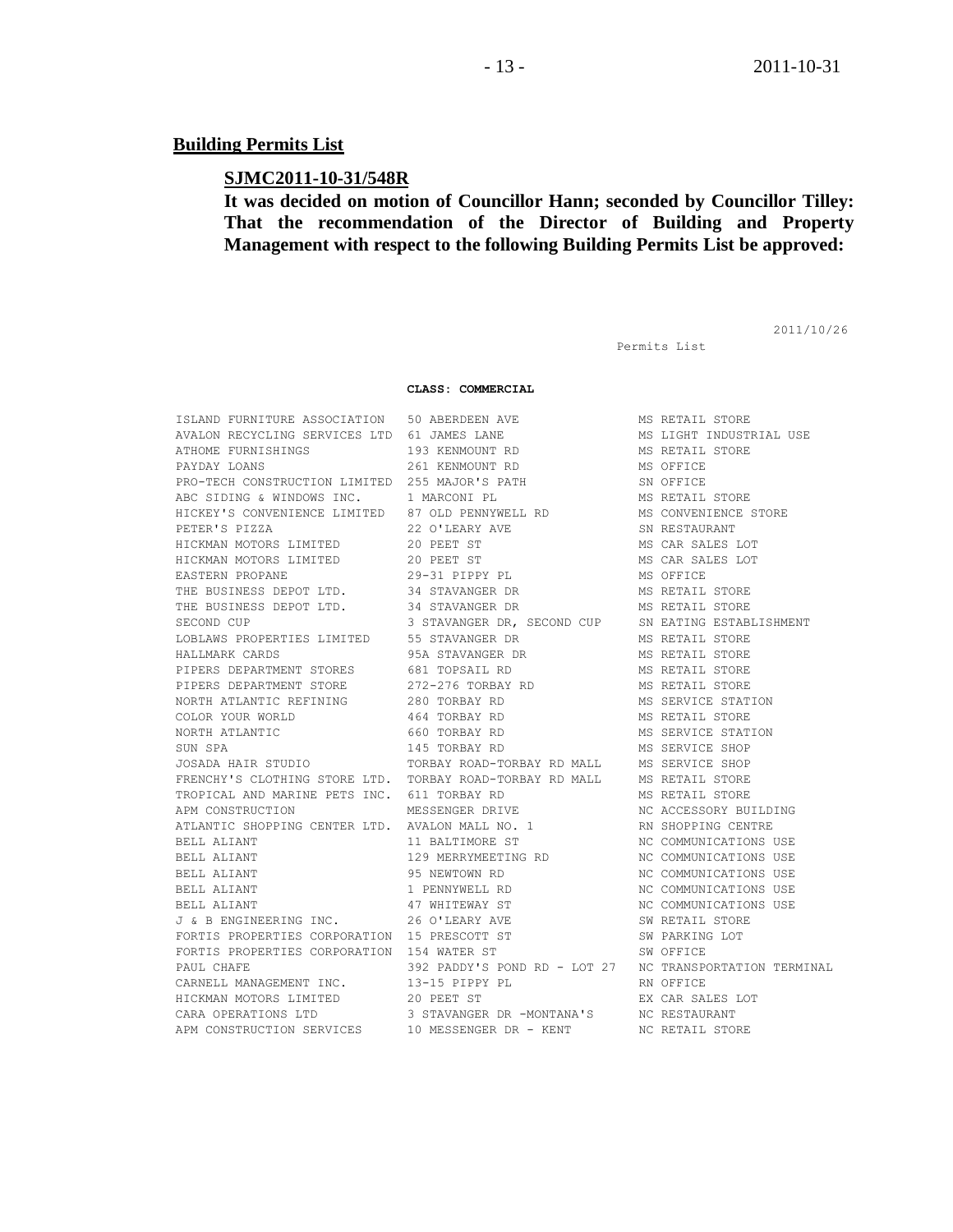**CLASS: INDUSTRIAL** SCOTIA RECYCLING 350 EAST WHITE HILLS RD MS LIGHT INDUSTRIAL USE THIS WEEK \$ 500.00 **CLASS: GOVERNMENT/INSTITUTIONAL** PENTECOSTAL ASSEMBLIES OF 565 KENMOUNT RD SN CHURCH

THIS WEEK \$ 4,500.00

THIS WEEK \$ 9,742,500.00

**CLASS: RESIDENTIAL**

| GARY BEATON                                                                                                                                                                                                                                                                                                                                                                                                                           | 51 AMHERST HTS                                                                          | NC ACCESSORY BUILDING        |
|---------------------------------------------------------------------------------------------------------------------------------------------------------------------------------------------------------------------------------------------------------------------------------------------------------------------------------------------------------------------------------------------------------------------------------------|-----------------------------------------------------------------------------------------|------------------------------|
| PARKDALE PROPERTIES LIMITED 7 CALVER ST                                                                                                                                                                                                                                                                                                                                                                                               | TS STEEP STATES                                                                         | NC SINGLE DETACHED & SUB.APT |
|                                                                                                                                                                                                                                                                                                                                                                                                                                       | MELVILLE & CAROLYN SQUIRES 62 CHEROKEE DR NO ACCESSORY BUILDING                         |                              |
|                                                                                                                                                                                                                                                                                                                                                                                                                                       | THOMAS G. WHELAN/FIONA O'SHEA 14 CORNWALL HTS NO ACCESSORY BUILDING                     |                              |
| NATHAN WHIFFEN                                                                                                                                                                                                                                                                                                                                                                                                                        | 43 COUNTRY GROVE PL NC PATIO DECK                                                       |                              |
| DAVID SMITH                                                                                                                                                                                                                                                                                                                                                                                                                           | 12 DUMBARTON PL                                                                         | NC ACCESSORY BUILDING        |
|                                                                                                                                                                                                                                                                                                                                                                                                                                       | TWYLA & KATHLEEN FRADSHAM 40 EASTMEADOWS CRES NO NC FENCE                               |                              |
|                                                                                                                                                                                                                                                                                                                                                                                                                                       | REARDON CONSTRUCTION & DEV LTD 4 FALLOWTREE PL, LOT 123 MC SINGLE DETACHED DWELLING     |                              |
| REARDON CONSTRUCTION & DEV LTD 6 FALLOWTREE PL, LOT 122 MC SINGLE DETACHED DWELLING                                                                                                                                                                                                                                                                                                                                                   |                                                                                         |                              |
|                                                                                                                                                                                                                                                                                                                                                                                                                                       |                                                                                         |                              |
|                                                                                                                                                                                                                                                                                                                                                                                                                                       |                                                                                         |                              |
|                                                                                                                                                                                                                                                                                                                                                                                                                                       |                                                                                         |                              |
| REARDON CONSTRUCTION & DEV LTD 5 FALLOWTREE PL, LOT 117 MC SINGLE DETACHED DWELLING<br>CHRIS QUINLAN 25 GEORGINA ST MC ACCESSORY BUILDING<br>CRAIG FOLEY 15 GIL EANNES DR MC FENCE<br>R. LEW OSMOND 106 GREAT EASTERN AVE NC ACCESSO                                                                                                                                                                                                  |                                                                                         |                              |
|                                                                                                                                                                                                                                                                                                                                                                                                                                       | FAIRVIEW INVESTMENTS LIMITED 176 GREAT EASTERN AVE, LOT 124 NC SINGLE DETACHED DWELLING |                              |
| ROBERT AND KAREN WILLIAMS 8 JAMIE KORAB ST                                                                                                                                                                                                                                                                                                                                                                                            |                                                                                         | NC ACCESSORY BUILDING        |
| BARRY FRANCIS<br>BRET PILGRAM                                                                                                                                                                                                                                                                                                                                                                                                         | 151 LADYSMITH DR NC FENCE                                                               |                              |
|                                                                                                                                                                                                                                                                                                                                                                                                                                       | 2 LONG BEACH ST                                                                         | NC ACCESSORY BUILDING        |
| ERCO DEVELOPMENTS INC. 111 MAYOR AVE                                                                                                                                                                                                                                                                                                                                                                                                  |                                                                                         | NC TOWNHOUSING               |
| ERCO DEVELOPMENTS INC. 111A MAYOR AVE                                                                                                                                                                                                                                                                                                                                                                                                 |                                                                                         | NC TOWNHOUSING               |
|                                                                                                                                                                                                                                                                                                                                                                                                                                       | ERCO DEVELOPMENTS INC. 113 MAYOR AVE                                                    | NC TOWNHOUSING               |
|                                                                                                                                                                                                                                                                                                                                                                                                                                       | ERCO DEVELOPMENTS INC. 113A MAYOR AVE NO TOWNHOUSING                                    |                              |
| ERCO DEVELOPMENTS INC. 115 MAYOR AVE                                                                                                                                                                                                                                                                                                                                                                                                  | NC TOWNHOUSING                                                                          |                              |
| PHILIP FINLAY                                                                                                                                                                                                                                                                                                                                                                                                                         | 19 MIRANDA ST, LOT 93 NC SINGLE DETACHED & SUB.APT                                      |                              |
|                                                                                                                                                                                                                                                                                                                                                                                                                                       | SUSAN E. NORMAN AND 118 OLD BAY BULLS RD NC ACCESSORY BUILDING                          |                              |
|                                                                                                                                                                                                                                                                                                                                                                                                                                       | SUSAN E. NORMAN AND 118 OLD BAY BULLS RD NC SWIMMING POOL                               |                              |
|                                                                                                                                                                                                                                                                                                                                                                                                                                       | PETER G. & PAULINE M. RYAN 137 OLD PETTY HARBOUR RD NC ACCESSORY BUILDING               |                              |
| SCOTT CHUBBS<br>THOMAS BURKE                                                                                                                                                                                                                                                                                                                                                                                                          | 256 PETTY HARBOUR RD NC ACCESSORY BUILDING                                              |                              |
|                                                                                                                                                                                                                                                                                                                                                                                                                                       | 252 PORTUGAL COVE RD NC ACCESSORY BUILDING                                              |                              |
| $\begin{tabular}{lllllllllllllllllllll} \multicolumn{3}{c}{\textbf{THOMAS} &\textbf{BURKE} &\textbf{2.52 FUNLUOML} &\textbf{CVE AIVL} &\textbf{NUC} &\textbf{NUC} &\textbf{NUC} \\ \multicolumn{3}{c}{\textbf{SHARON} &\textbf{CUMINGS} &\textbf{65 PRESCOTT &\textbf{ST} &\textbf{NC} &\textbf{RATIO} &\textbf{DECK} \\ \multicolumn{3}{c}{\textbf{DAVID} &\textbf{MCNUEN} &\textbf{2 RANKIN &\textbf{ST} &\textbf{NC} &\textbf{RAT$ |                                                                                         |                              |
|                                                                                                                                                                                                                                                                                                                                                                                                                                       |                                                                                         |                              |
|                                                                                                                                                                                                                                                                                                                                                                                                                                       |                                                                                         |                              |
|                                                                                                                                                                                                                                                                                                                                                                                                                                       |                                                                                         |                              |
|                                                                                                                                                                                                                                                                                                                                                                                                                                       |                                                                                         |                              |
|                                                                                                                                                                                                                                                                                                                                                                                                                                       |                                                                                         |                              |
|                                                                                                                                                                                                                                                                                                                                                                                                                                       |                                                                                         |                              |
|                                                                                                                                                                                                                                                                                                                                                                                                                                       |                                                                                         |                              |
|                                                                                                                                                                                                                                                                                                                                                                                                                                       |                                                                                         |                              |
|                                                                                                                                                                                                                                                                                                                                                                                                                                       |                                                                                         |                              |
|                                                                                                                                                                                                                                                                                                                                                                                                                                       |                                                                                         |                              |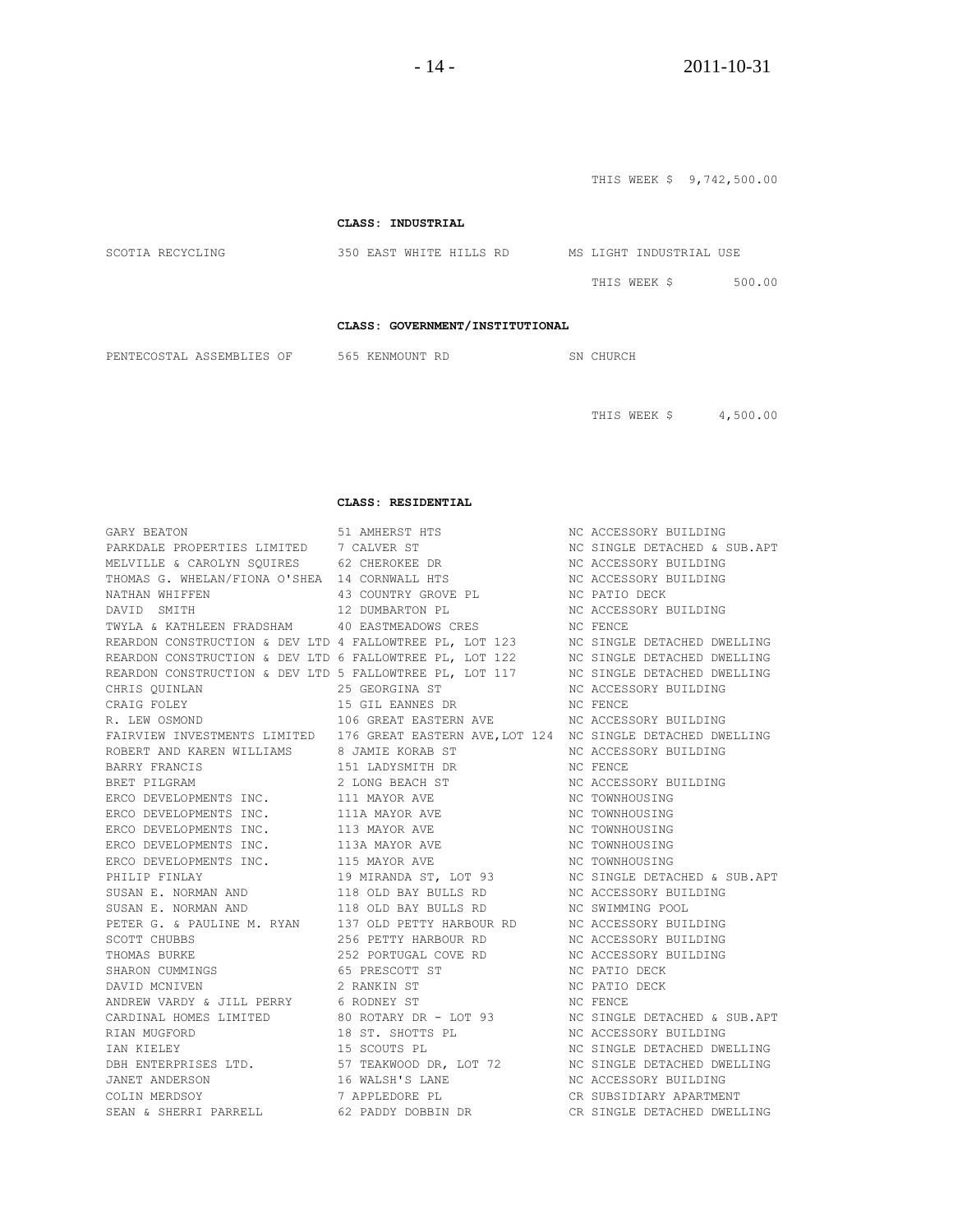| ROGER & GAIL NORMAN 76 VIKING RD   |                                                                                              | CR APARTMENT BUILDING        |
|------------------------------------|----------------------------------------------------------------------------------------------|------------------------------|
|                                    |                                                                                              |                              |
|                                    | ROBERT & ELIZABETH CAMPBELL 12 LAUGHLIN CRES TAN EX SINGLE DETACHED DWELLING                 |                              |
| MELVIN FITZGERALD 5 BANTING PL     |                                                                                              | RN SINGLE DETACHED & SUB.APT |
| RICHARD K. RYDER 46 BATTERY RD     |                                                                                              | RN SINGLE DETACHED DWELLING  |
| PAT SILVER                         | 280 BAY BULLS RD NAME NO RN SINGLE DETACHED DWELLING                                         |                              |
|                                    | REGINALD & ELIZABETH ANSTEY 46 COTTONWOOD CRES                                               | RN SINGLE DETACHED & SUB.APT |
| STEPHANIE L. NEWELL & 10 COWAN AVE |                                                                                              | RN SINGLE DETACHED DWELLING  |
| RICKY JACOBS                       | 3 DARCY ST                                                                                   | RN SINGLE DETACHED DWELLING  |
| DAN LEHR                           | 10 GOSLING ST                                                                                | RN SINGLE DETACHED DWELLING  |
|                                    | RONALD BUTLER                         73 HAYWARD AVE               RN SEMI-DETACHED DWELLING |                              |
| ALICE COLLINS                      | 8 LAUGHLIN CRES NATIONAL RN SINGLE DETACHED DWELLING                                         |                              |
| AUSTIN'S CONTRACTING 14 OBERON ST  |                                                                                              | RN SINGLE DETACHED DWELLING  |
| KRISTA COLLINS                     | 89 QUIDI VIDI RD NO RN SEMI-DETACHED DWELLING                                                |                              |
|                                    | NEW VICTORIAN HOMES 6 18 SOLDIER CRES AN SINGLE DETACHED DWELLING                            |                              |
|                                    | NEW VICTORIAN HOMES 6 243 STAVANGER DR 6 RN SINGLE DETACHED DWELLING                         |                              |
| 6 LAGGAN PL<br>CHRIS YETMAN AND    |                                                                                              | SW SINGLE DETACHED DWELLING  |
| LESLIE PENNEY                      | 30 PETITE FORTE DR                                                                           | SW SINGLE DETACHED DWELLING  |
|                                    |                                                                                              | THIS WEEK \$ 3,864,029.00    |

#### **CLASS: DEMOLITION**

GERARD FITZPATRICK 67 CAMPBELL AVE DM SEMI-DETACHED DWELLING

THIS WEEK \$ 5,000.00

THIS WEEK''S TOTAL: \$ 13,616,529.00

REPAIR PERMITS ISSUED: 2011/10/20 TO 2011/10/26 \$ 97,850.00

#### LEGEND

- CO CHANGE OF OCCUPANCY SN SIGN
- CR CHNG OF OCC/RENOVTNS MS MOBILE SIGN
- 
- 
- OC OCCUPANT CHANGE **DE DEVELOPMENT FILE**
- RN RENOVATIONS WS WOODSTOVE
- 
- TI TENANT IMPROVEMENTS
- 
- 
- EX EXTENSION CC CHIMNEY CONSTRUCTION
- NC NEW CONSTRUCTION CD CHIMNEY DEMOLITION
	-
	-
- SW SITE WORK DM DEMOLITION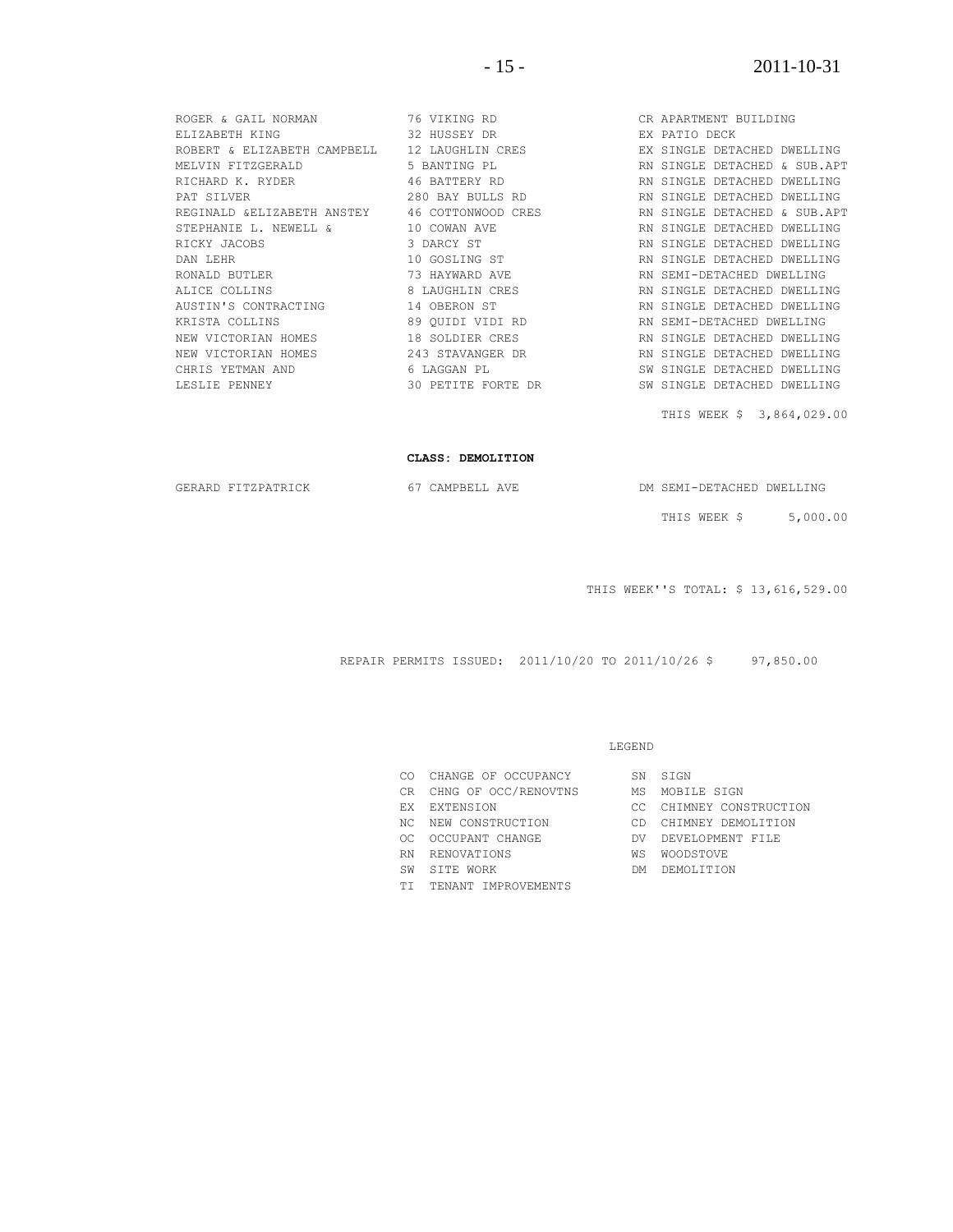## **Payrolls and Accounts**

## **SJMC2011-10-31/549R**

**It was decided on motion of Councillor Tilley; seconded by Councillor O'Leary: That the following Payrolls and Accounts for the weeks ending October 27, 2011 be approved:** 

# **Weekly Payment Vouchers For The Week Ending October 27, 2011**

## **PAYROLL**

| <b>Public Works</b>                       | \$338,447.04 |
|-------------------------------------------|--------------|
| Bi-Weekly Administration                  | \$723,865.37 |
| <b>Bi-Weekly Management</b>               | \$636,700.23 |
| <b>Bi-Weekly Regional Fire Department</b> | \$572,298.24 |
|                                           |              |

## **ACCOUNTS PAYABLE** \$4,421,392.73

**Total: \$6,692,703.61**

## **Tender**

**a. Tender – Pleasantville Affordable Housing Project**

### **SJMC2011-10-31/550R**

**It was moved by Councillor Colbert; seconded by Councillor O'Leary: That the recommendation of the Director of Building and Property Management be approved and the tender awarded as follows:**

**a. Baraco-Atlantic Corp. in the amount of \$6,809,365.00 (\$7,694,583.00 HST 13% included)**

**The motion being put was unanimously carried.**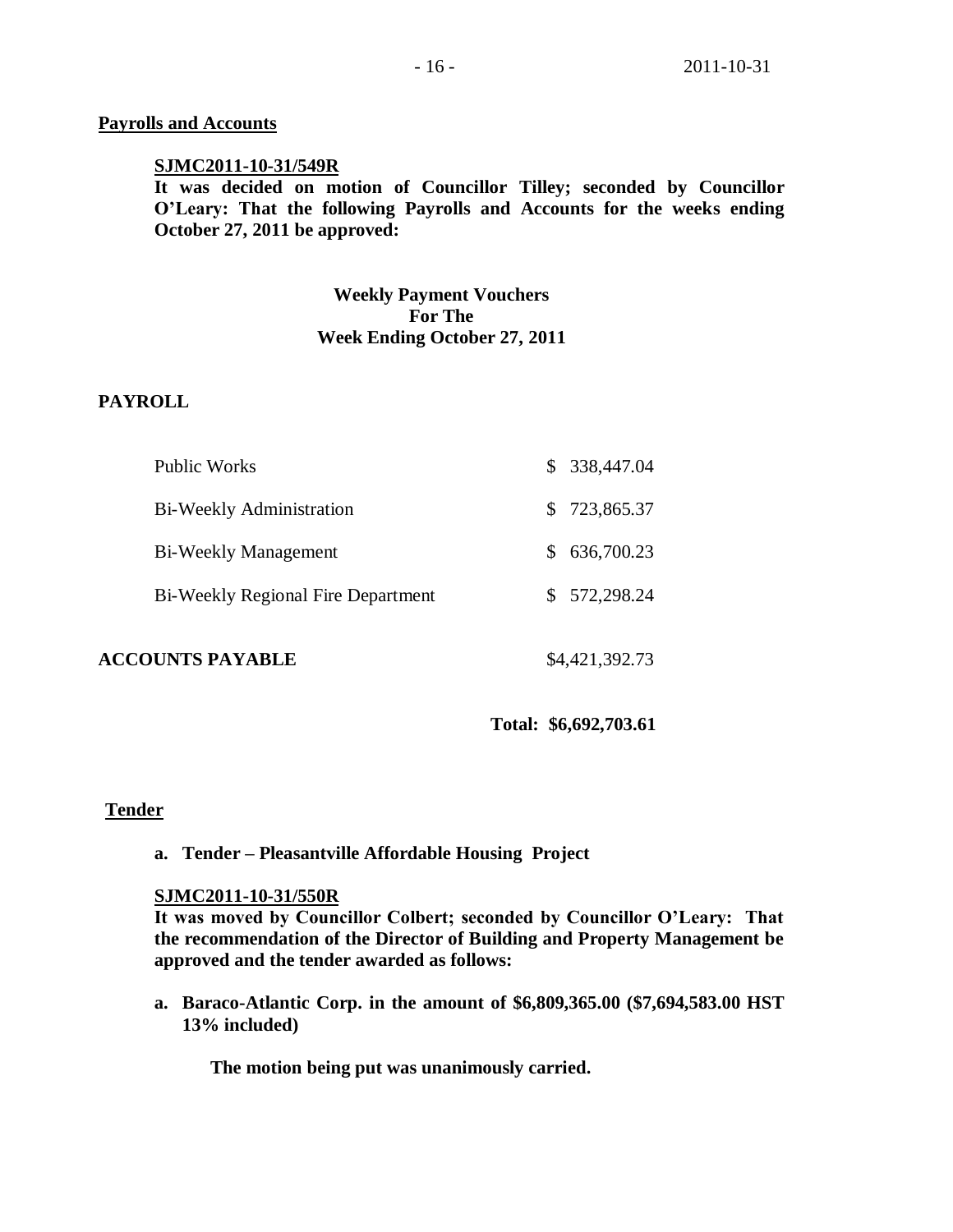## **Notice of Motion**

## **Councillor Hanlon gave the following Notice of Motion**

**TAKE NOTICE** that I will at a future Regular Meeting of Council introduce a Motion to Rescind CD#R2011-09-06/28 in which Council agreed to purchase the shares of the Johnson Family Foundation in the Railway Coastal Museum Foundation.

## **Travel Request – Deputy Mayor Duff FCM Board Meetings – Advocacy Days**

### **SJMC2011-10-31/551R**

**It was moved by Councillor Colbert; seconded by Councillor Breen: That travel by Deputy Mayor Duff to Ottawa, November 29, 2011 to December 4, 2011 to attend FCM Board Meetings, Advocacy Days, be approved.**

**The motion being put was unanimously carried.** 

**Letter dated October 19, 2011 from the Downtown Development Commission requesting a contribution of \$3000.00 plus HST to fund the shuttle service for the Santa Claus Parade\_\_\_\_\_\_\_\_\_\_\_\_\_\_\_\_\_\_\_\_\_\_\_\_\_\_\_\_\_\_\_\_\_\_\_\_\_\_\_\_\_\_\_\_\_\_\_\_\_\_\_\_\_\_\_\_\_\_\_\_\_\_\_\_\_\_\_\_**

### **SJMC2011-10-31/552R**

**It was moved by Councillor Tilley; seconded by Councillor Galgay: That the Downtown Development Commission's request for a contribution of \$3000.00 plus HST to fund the shuttle service for the Santa Claus Parade, be approved.**

**The motion being put was unanimously carried.** 

**Proposed Rezoning of Properties in the area of Civic Number 560 Topsail Road (Ward 3) - Applicant: Redwood Management Ltd.\_\_\_\_\_\_\_\_\_\_\_\_\_\_\_\_\_\_\_\_\_\_\_\_\_\_\_\_\_** 

Under business arising, Council considered a memorandum dated October 31, 2011 from the Director of Planning regarding the above noted.

### **SJMC2011-10-31/553R**

**It was moved by Councillor Tilley; seconded by Councillor Hickman: That the following Resolutions for St. John's Municipal Plan Amendment Number 98, 2011 and St. John's Development Regulations Amendment Number 522, 2011, be adopted; and further, that Dr. Chris Sharpe, a member of the City's commissioner list (subject to his availability), be appointed as the commissioner to conduct a public hearing on the amendments, the proposed date for the hearing being Tuesday, November 22, 2011.**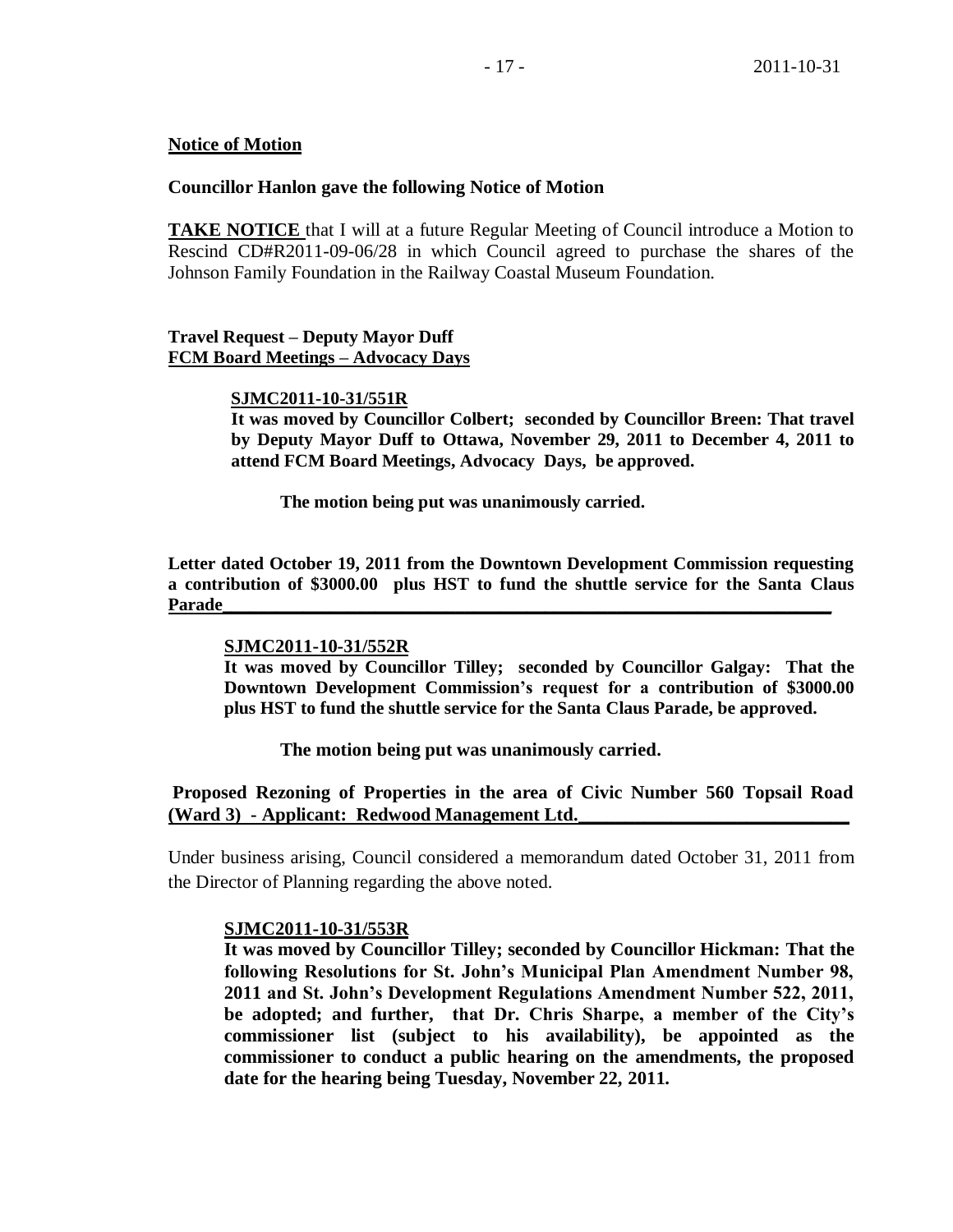# **RESOLUTION ST. JOHN'S MUNICIPAL PLAN AMENDMENT NUMBER 98, 2011**

**WHEREAS** the City of St. John's wishes to allow the construction of a four (4) storey residential condominium building at the property located in the area of Civic Number 560 Topsail Road.

**BE IT THEREFORE RESOLVED** that the City of St. John's hereby adopts the following map amendment to the St. John's Municipal Plan in accordance with the provisions of the Urban and Rural Planning Act:

# **Redesignate properties in the area of Civic Number 560 Topsail Road from the Residential Low Density Land Use District to the Residential Medium Density Land Use District as shown on Map III-IA attached.**

**BE IT FURTHER RESOLVED** that the City of St. John's requests the Minister of Municipal Affairs to register the proposed amendment in accordance with the requirements of the Urban and Rural Planning Act, 2000.

**IN WITNESS THEREOF** the Seal of the City of St. John's has been hereunto affixed and this Resolution has been signed by the Mayor and the City Clerk on behalf of Council this  $31<sup>st</sup>$  day of October, 2011.

**Mayor**

I hereby certify that this Amendment has been prepared in accordance with the Urban and Rural Planning Act, 2000.

\_\_\_\_\_\_\_\_\_\_\_\_\_\_\_\_\_\_\_\_\_\_\_\_\_\_\_\_\_\_\_\_\_\_\_\_\_\_\_\_\_\_\_\_\_\_\_\_\_\_\_

**City Clerk**

M<sub>CIP</sub>

**Provincial Registration**

**\_\_\_\_\_\_\_\_\_\_\_\_\_\_\_\_\_\_\_\_\_\_\_\_\_\_\_\_\_\_**

**\_\_\_\_\_\_\_\_\_\_\_\_\_\_\_\_\_\_\_\_\_\_\_\_\_\_\_\_\_\_**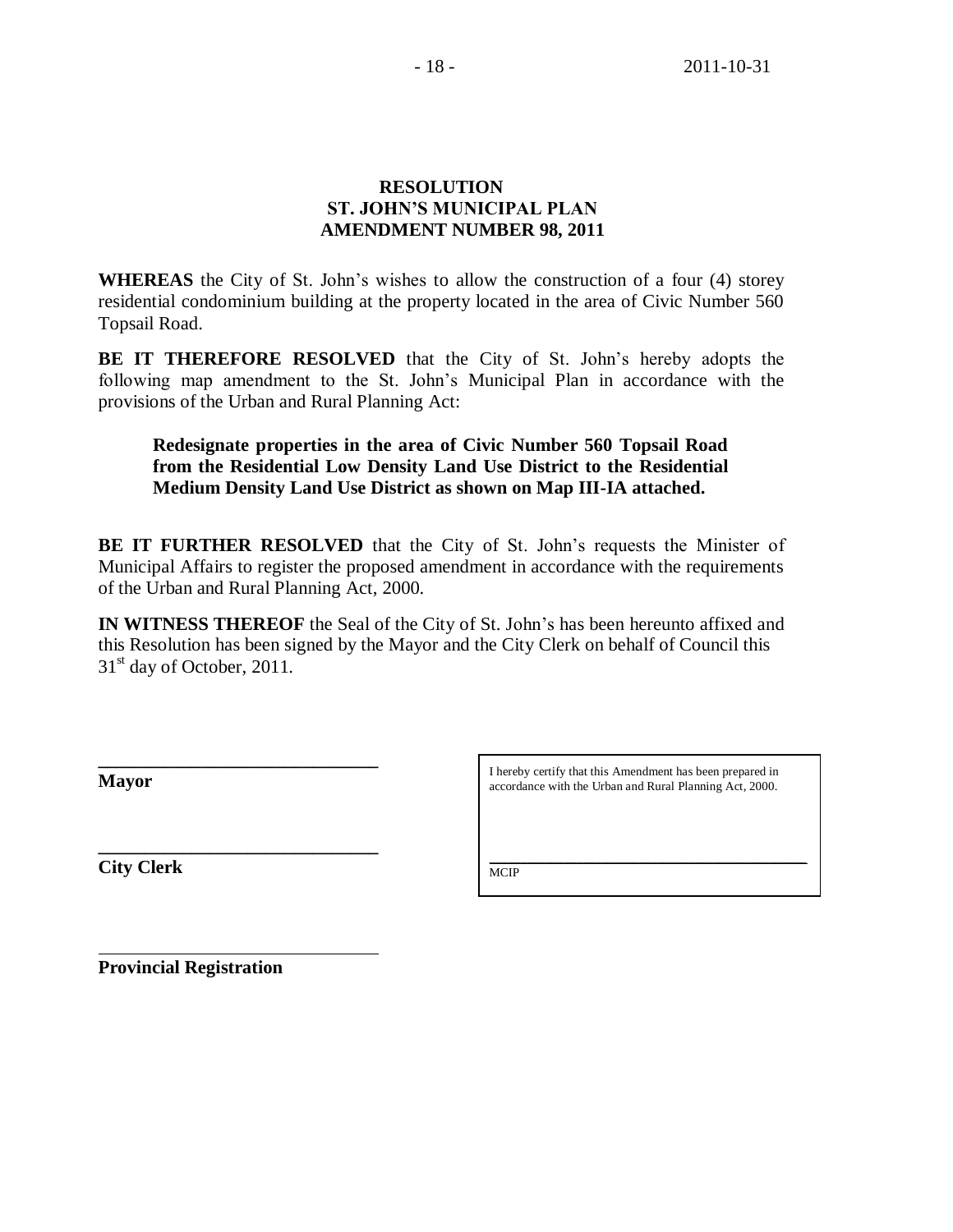- 2011 -10 -31

| RENEWS STREET<br><b>RLD</b><br>PERBAILAND STARES EASY<br><b>RLD</b><br>FERNIEUSE STREET<br>ERETLAND STREET MEST                                                                                                                                                                                                   | THOMAS STREET<br>TOPSAIL ROAD<br><b>RLD</b><br><b>REID STREET</b><br>BROOKFIELD ROAD<br><b>RLD</b><br><b>RLD</b>                                                                                                             |
|-------------------------------------------------------------------------------------------------------------------------------------------------------------------------------------------------------------------------------------------------------------------------------------------------------------------|------------------------------------------------------------------------------------------------------------------------------------------------------------------------------------------------------------------------------|
| <b>CITY OF ST. JOHN'S</b><br><b>MUNICIPAL PLAN</b><br>Amendment No. 98, 2011<br>[Map III-1A]<br>AREA PROPOSED TO BE REDESIGNATED FROM<br>RESIDENTIAL LOW DENSITY (RLD) LAND USE DISTRICT TO<br>RESIDENTIAL MEDIUM DENSITY (RMD) LAND USE DISTRICT<br><b>560 TOPSAIL ROAD</b><br><b>Mayor</b><br><b>City Clerk</b> | 2011 10 13 SCALE: 1:2000<br>CITY OF ST. JOHN'S<br>DEPARTMENT OF PLANNING<br>I hereby certify that this amendment<br>has been prepared in accordance with the<br>Urban and Rural Planning Act.<br>M.C.I.P. signature and seal |
| <b>Council Adoption</b>                                                                                                                                                                                                                                                                                           | <b>Provincial Registration</b>                                                                                                                                                                                               |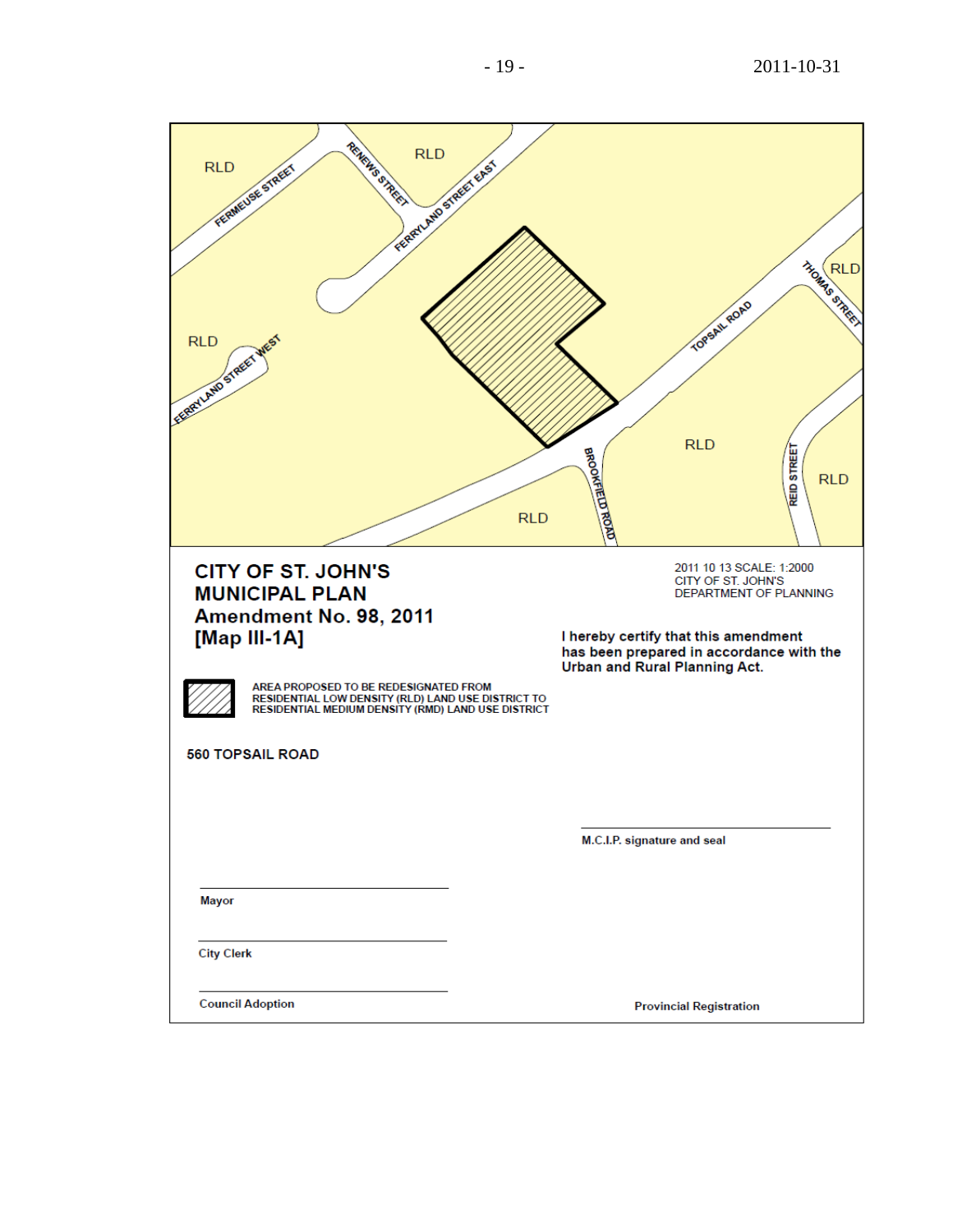## **RESOLUTION ST. JOHN'S DEVELOPMENT REGULATIONS AMENDMENT NUMBER 522, 2011**

**WHEREAS** the City of St. John's wishes to allow the construction of a four (4) storey residential condominium building at the property located in the area of Civic Number 560 Topsail Road.

**BE IT THEREFORE RESOLVED** that the City of St. John's hereby adopts the following map amendment to the St. John's Development Regulations in accordance with the provisions of the Urban and Rural Planning Act.

> **Rezone properties in the area of Civic Number 560 Topsail Road from the Residential Low Density (R1) Zone to the Apartment Medium Density (A2) Zone as shown on Map Z-1A attached.**

**BE IT FURTHER RESOLVED** that the City of St. John's requests the Minister of Municipal Affairs to register the proposed amendment in accordance with the requirements of the Urban and Rural Planning Act, 2000.

**IN WITNESS THEREOF** the Seal of the City of St. John's has been hereunto affixed and this Resolution has been signed by the Mayor and the City Clerk on behalf of Council this  $31<sup>st</sup>$  day of October, 2011.

**\_\_\_\_\_\_\_\_\_\_\_\_\_\_\_\_\_\_\_\_\_\_\_\_\_\_\_\_\_\_ Mayor \_\_\_\_\_\_\_\_\_\_\_\_\_\_\_\_\_\_\_\_\_\_\_\_\_\_\_\_\_\_ City Clerk** I hereby certify that this Amendment has been prepared in accordance with the Urban and Rural Planning Act, 2000. \_\_\_\_\_\_\_\_\_\_\_\_\_\_\_\_\_\_\_\_\_\_\_\_\_\_\_\_\_\_\_\_\_\_\_\_\_\_\_\_\_\_\_\_\_\_\_\_\_\_\_ **MCIP** 

**Provincial Registration**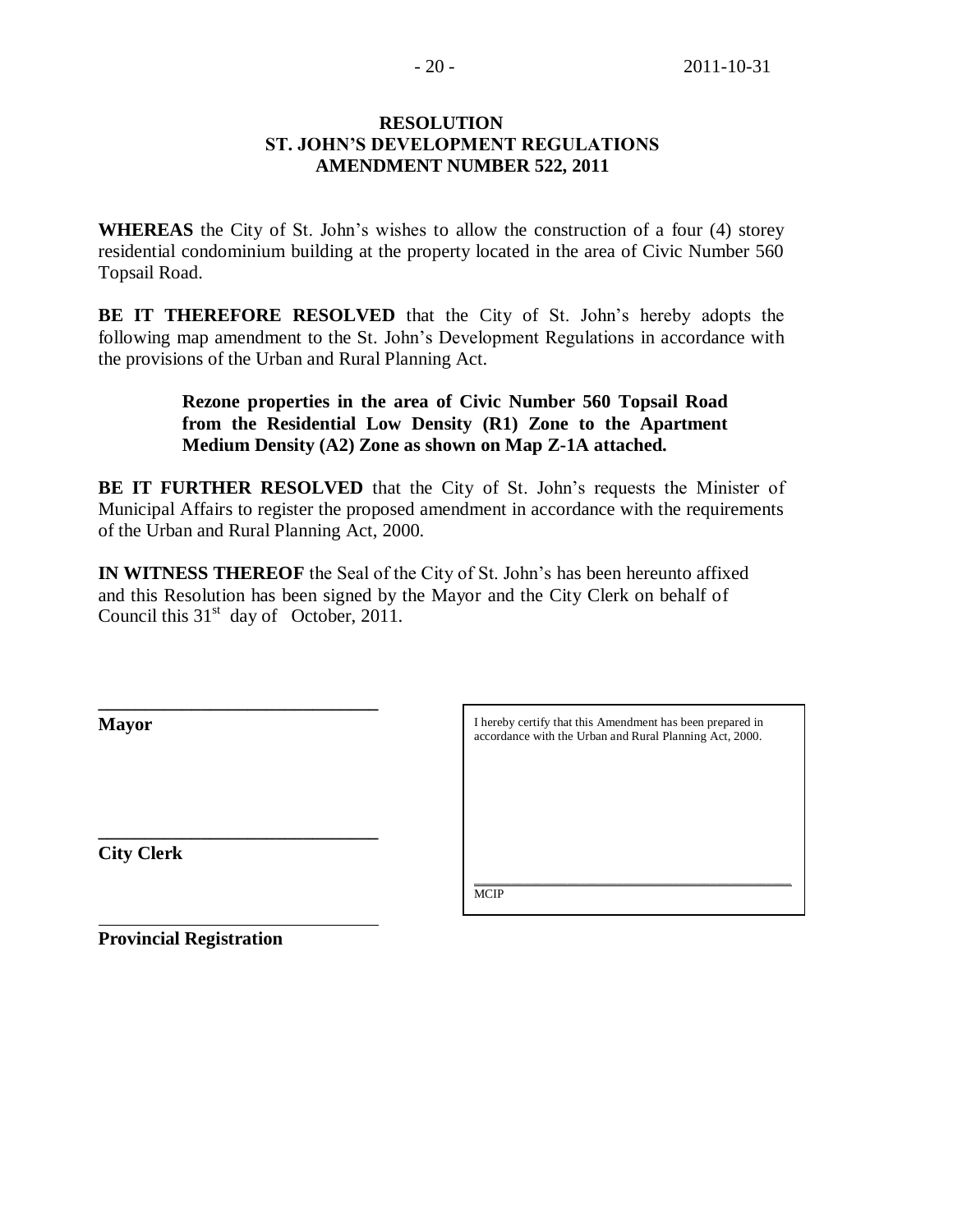| $\circ$<br>RENEWS STREET<br>R <sub>1</sub><br>FERENCHIPS STREET EASY<br>FERMELISE STREET<br>R <sub>1</sub><br>FERENLAND STREET<br>R <sub>1</sub>                                                                                                                              | THOMAS STREET<br>TOPSAIL ROAD<br>R <sub>1</sub><br>REID STREET<br>BROOKFIELD ROAD<br>R <sub>1</sub><br>R <sub>2</sub>                                                                                                               |
|-------------------------------------------------------------------------------------------------------------------------------------------------------------------------------------------------------------------------------------------------------------------------------|-------------------------------------------------------------------------------------------------------------------------------------------------------------------------------------------------------------------------------------|
| <b>CITY OF ST. JOHN'S</b><br><b>DEVELOPMENT REGULATIONS</b><br><b>Amendment No. 522, 2011</b><br>[Map $Z-1A$ ]<br>AREA PROPOSED TO BE REZONED FROM<br>RESIDENTIAL LOW DENSITY (R1) LAND USE ZONE TO<br>APARTMENT MEDIUM DENSITY (A2) LAND USE ZONE<br><b>560 TOPSAIL ROAD</b> | 2011 10 13 SCALE: 1:2000<br>CITY OF ST. JOHN'S<br>DEPARTMENT OF PLANNING<br>I hereby certify that this amendment<br>has been prepared in accordance with the<br><b>Urban and Rural Planning Act.</b><br>M.C.I.P. signature and seal |
| Mayor<br><b>City Clerk</b><br><b>Council Adoption</b>                                                                                                                                                                                                                         | <b>Provincial Registration</b>                                                                                                                                                                                                      |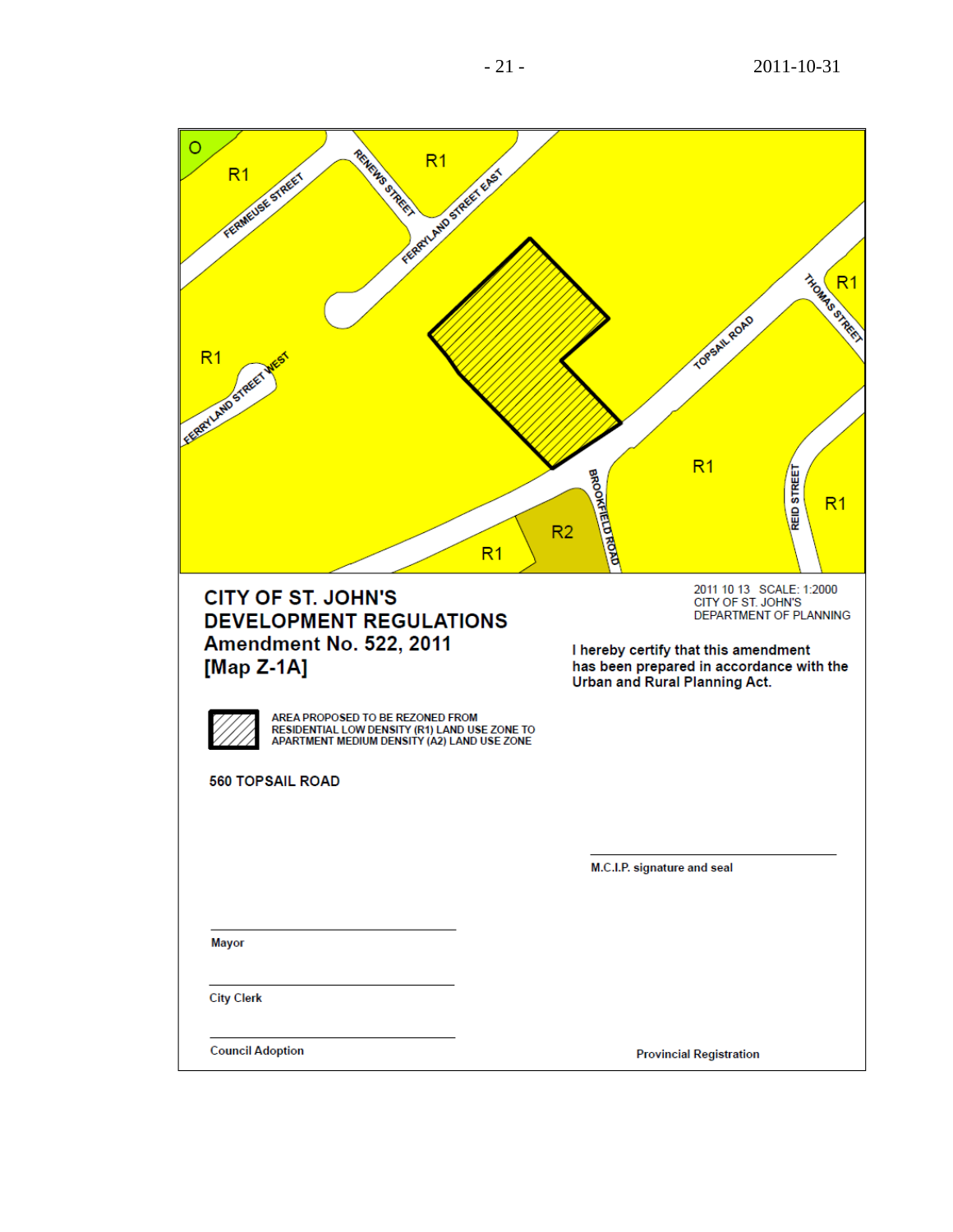### **The motion being put was unanimously carried.**

### **Letter from Wayne Stoyles and Christine McGrath**

Councillor Galgay tabled a letter dated October 27, 2011 from Wayne Stoyles and Christine McGrath concerning damage to their property at 6 Hamel Street due they say to the changes to the parking lot of the Ultramar Store located on 172 Freshwater Road. **The matter was referred to the Director of Engineering for follow up.**

### **Acting Mayor Duff**

Acting Mayor Duff advised that she has received emails and phone requests to cancel Halloween due to the inclement weather. The City Solicitor advised that Halloween is not a municipal celebration or holiday and Council has no power to postpone it.

### **Councillor Hanlon**

Councillor Hanlon extended congratulations to Ann Squires of Exit Realty, rated #1 in North America in revenues, and commended her leadership and significant contribution to the community. She asked that the Mayor's office write a letter of congratulations on behalf of Council.

Councillor Hanlon extended congratulations to all the winners of the 2011 NL Music Awards.

### **Councilor Galgay**

Councillor Galgay referenced the upcoming MNL Annual Convention and Trade Show to be held November 2 to 5, 2011 in Corner Brook, NL. He noted he will be attending as the City's representative on MNL Board of Directors. Councillors Hickman and O'Leary will also attend.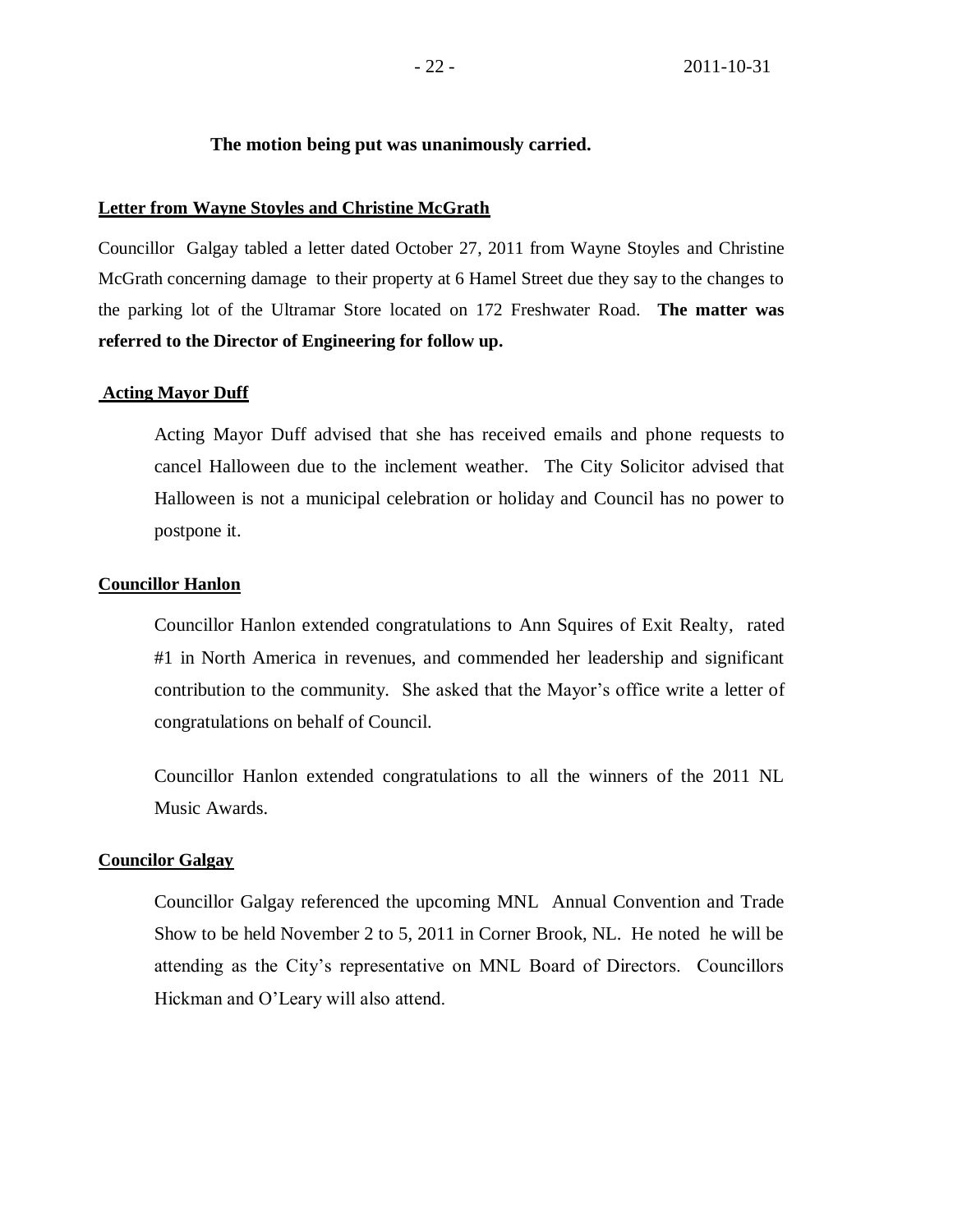## **Councillor Breen**

Councillor Breen advised that there will be public budget consultation on November 1, 2011 in the Foran/Green Room and encouraged residents to attend.

### **Councillor Colbert**

Councillor Colbert advised of Council's decision to invite the newly elected members of the New Democratic Party to meet with Council to give them an opportunity to become familiar with civic issues and subsequently bring them to the forefront on behalf of the residents of St. John's. He also noted that staff will prepare an issue paper prior to the meeting. The same invitation will be extended to the members of the governing party following the meeting with the New Democratic Party.

## **Councillor Hann**

Councillor Hann commended Dr. Bob Miller of the Health Science who was recently recognized nationally for his outstanding commitment to his patients and faculty through his work as a family physician. He asked that the Mayor write him a letter of congratulations on behalf of Council.

### **Councillor Hickman**

Councillor Hickman congratulated NL Volleyball Association on another successful Volleyfest event which took place this past weekend.

### **Councillor O'Leary**

Councillor O'Leary encouraged the general public to view the City's art procurement on display in the Great Hall.

Councillor O'Leary noted the recent announcement by the Federal Government with respect to the funding cuts to the Canadian Environmental Network and asked the public who would like to see the funding reinstated to do so through the appropriate website.